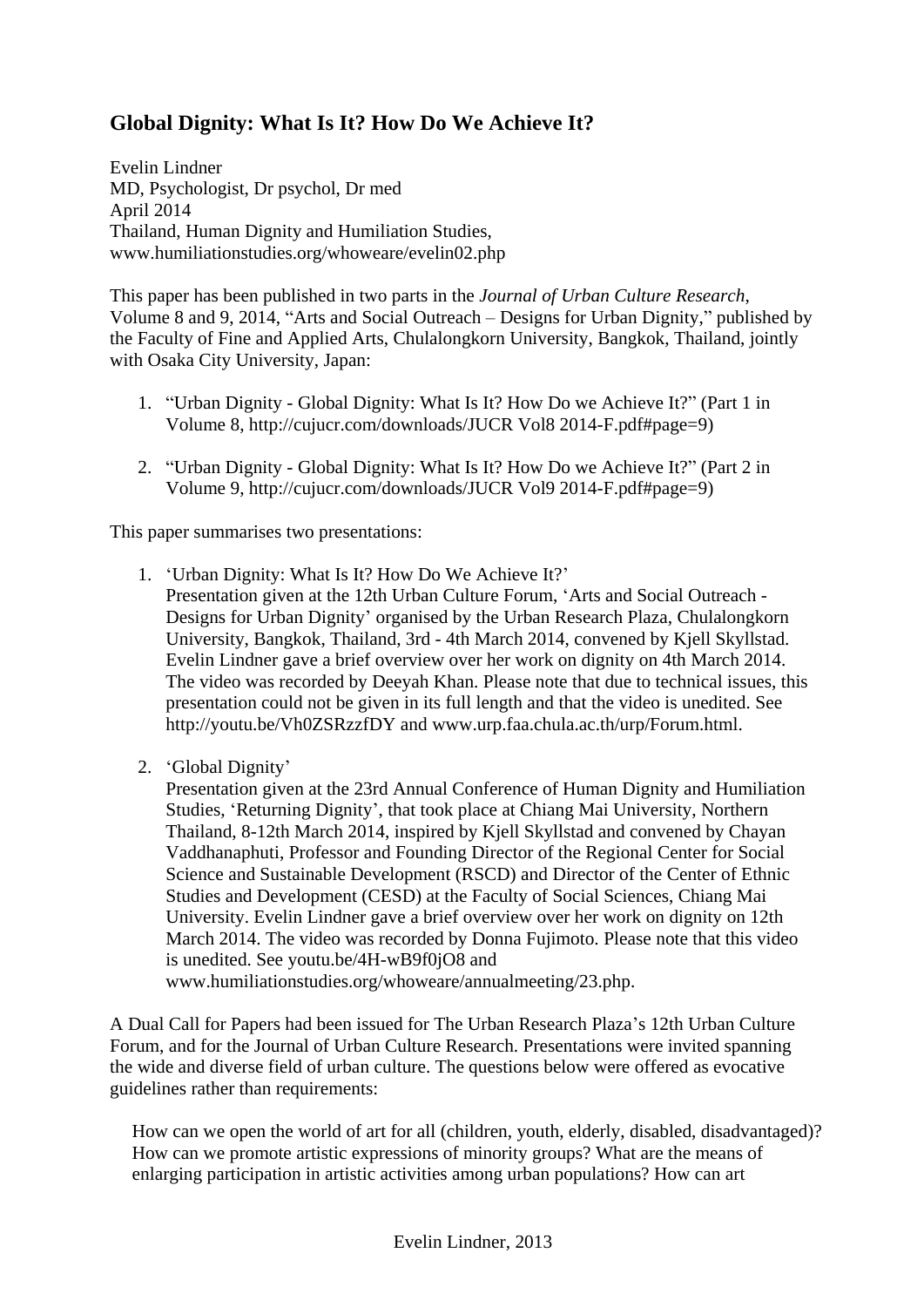stimulate and promote citizens interaction in urban planning and design? How can art activism confront urban patterns of gender inequality and humiliating practices? How can the artist community contribute to solving urban conflicts and restoring human dignity? What allows traditional cultures and values to survive? How can artists contribute to the preservation of national art treasures? What measures can be taken to promote cultural continuity in urban environments? What is the place of arts education in promoting social and environmental awareness? In short: How can we promote art for social dignity?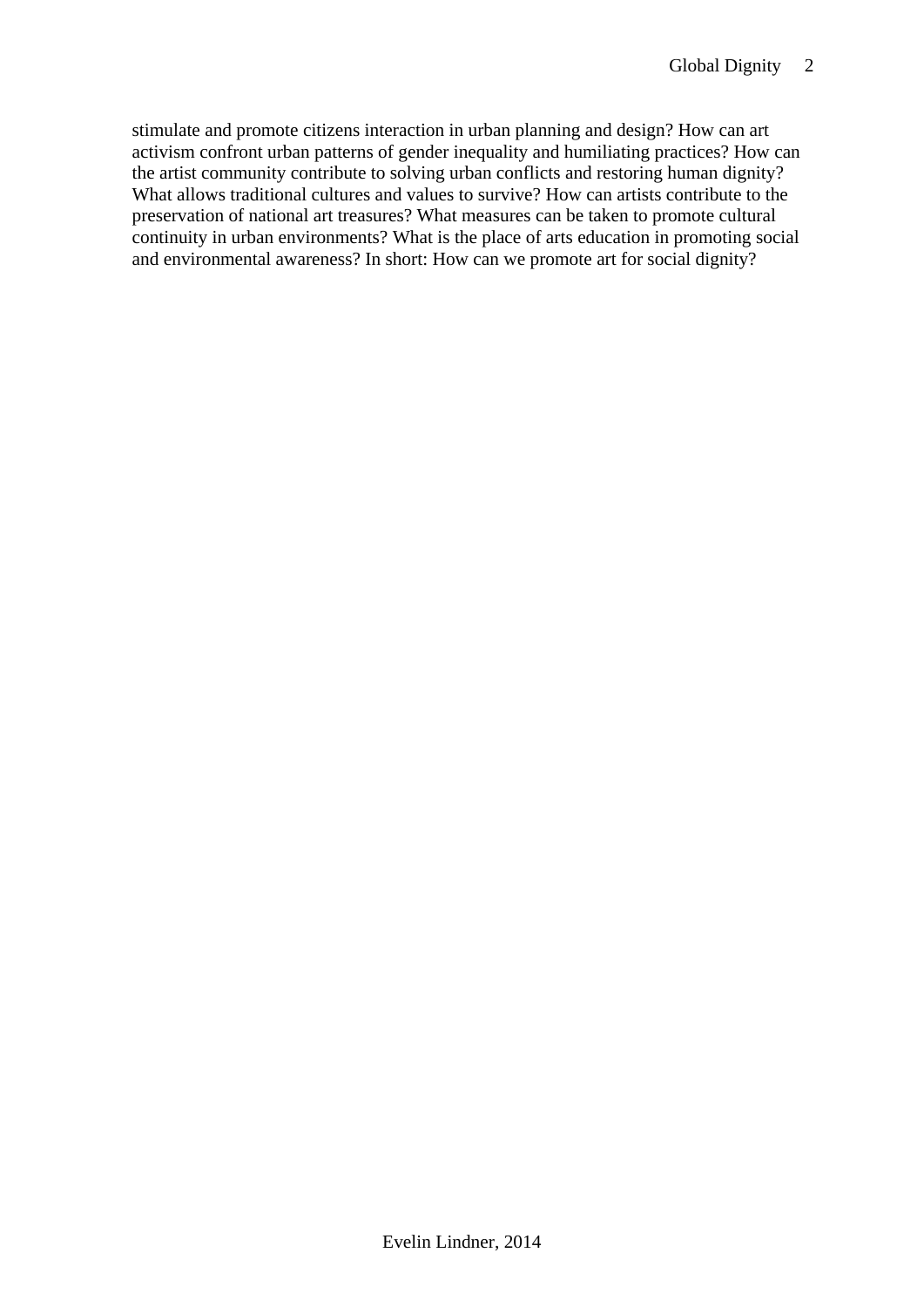# **Abstract**

*Unity in diversity* is at the centre of dignity. It means that people of all classes and colours intermingle in a spirit of mutual care and respect. Traditionally, throughout the past millennia, *uniformity in division* has been practised almost everywhere on the planet: to strengthen their competitive advantage over enemy out-groups, in-groups maintained a strictly unequal domination of *higher* beings over *lesser* beings. Unity in diversity is a more complex concept as it requires the readiness and ability to consider everyone else as equal in dignity, and it calls for the skills to enter into dialogue with equals. As long as such a culture is not yet established, unity in diversity has the potential to trigger uneasiness, including feelings of humiliation, and can lead to attempts to cleanse and exclude diversity so as to return to the more familiar and less complex experience of uniformity in division. Urban contexts are prime experimental laboratories for this transition. For urban dignity to flourish and social and ecological sustainability to emerge, interdisciplinary dialogue is needed to overcome the traditional practise of domination over people and over nature. Urban dignity flourishes when the city is regarded in terms of a family that collaborates in mutual communal sharing and stewardship of their environment, while urban dignity collapses when priority is given to clambering for power and status, be it through overt oppression or cloaked as economic necessity. Artists can play a central role in creating conditions for social interactions of dignity instead of humiliation. Music, for instance, has the power to unite. One example was given by Oslo citizens when they reacted to the 22 July 2011 terror attacks in Norway by gathering in front of the courthouse singing 'The Rainbow People'.

## **Contents**

## **Introduction**

At the 12th Urban Culture Forum at Chulalongkorn University in Bangkok, a group of doctoral students presented a fascinating project titled 'The Resonance of Reasons from the Streets of Bangkok'. This presentation documented the high sense of responsibility among protesters in Bangkok, responsibility not just for oneself and one's family, but for Thailand as a whole.

When I gave my talk the next day, I began by asking the audience: 'How many of you feel a responsibility for your family and for Thailand?' And then I asked: 'How many of you feel a responsibility for our planet with all its people and animals?' Almost everyone raised their hands.

With these questions I placed a value choice at the outset of my lecture. I did this to counter the trend in contemporary academia to obscure value choices by bypassing them. I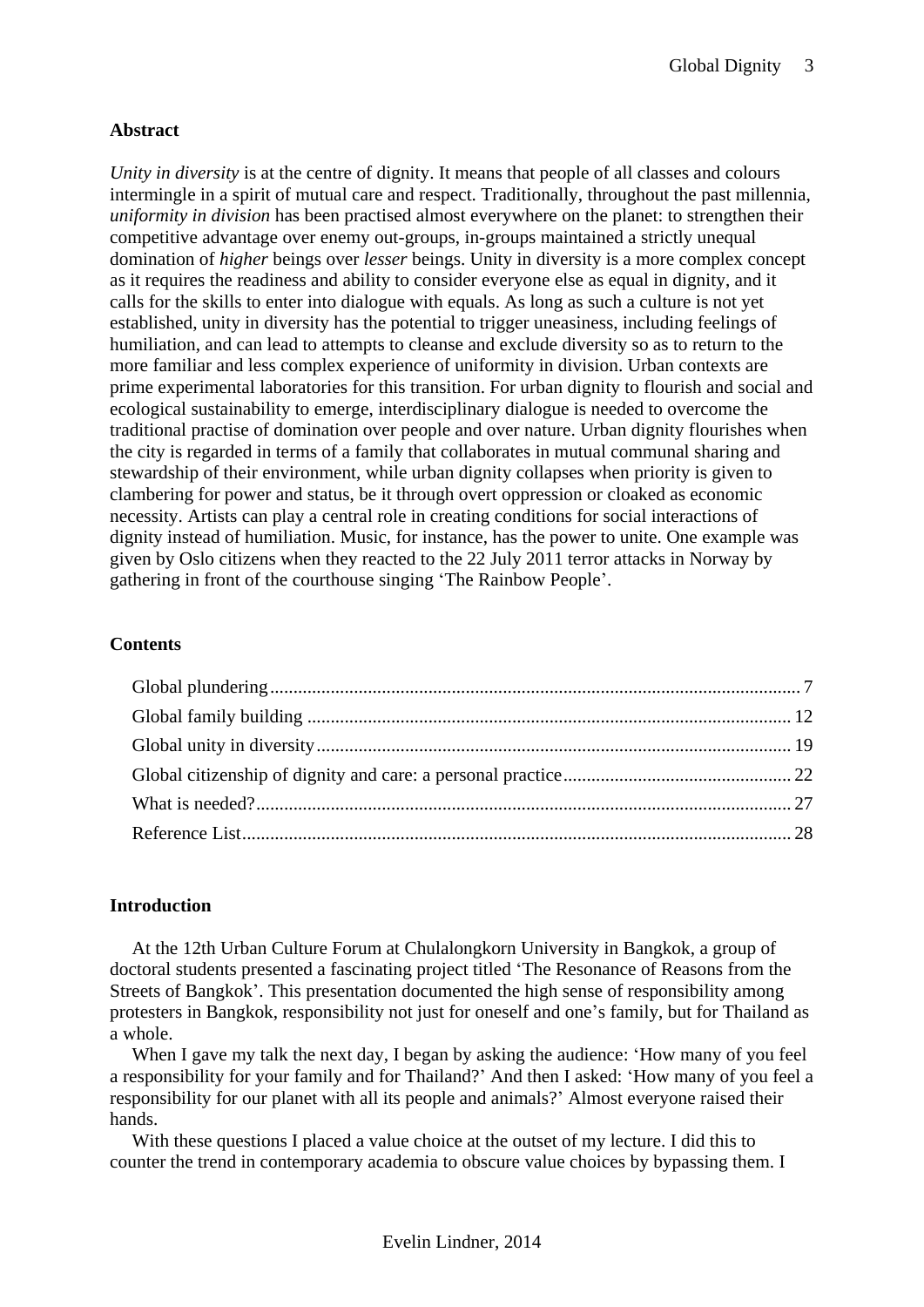agree with Kjell Skyllstad, the convener of this conference, that present-day social sciences need to revive their responsibility, which is to think critically (see Habermas, 1973).

What is at stake? At stake is the *scope of justice*, or the reach of morals: 'Individuals or groups within our moral boundaries are seen as deserving of the same fair, moral treatment as we deserve. Individuals or groups outside these boundaries are seen as undeserving of this same treatment' (Coleman, 2000, p. 118). I highly appreciate that the students' care about society at large, not just about their own career. I admire that they make their research relevant to society. Likewise, I admire the courage of another group of doctoral students who problematized the role of sexuality in society. Their presentation was titled 'Wall of Sex'. The choice of this topic was so extraordinary that the following note was attached to it in the programme: 'this important presentation deals with & displays mature subject matter that may be offensive to some; viewer discretion is advised'. In our conference in Chiang Mai, it was researcher Patchanee Malikhao who spoke on a related theme, on 'Culture, Religion, and HIV/Aids in Thailand'. See also her book *Sex in the Village: Culture, Religion and HIV/AIDS in Thailand*, Malikhao, 2011.

With my question about global responsibility I intended to convey two messages, first, that it is possible to widen the scope of justice from the personal to the national and to the global level, and, second, that the shouldering of global responsibility is what is needed most when the local is captive to global pressures.

The call for global responsibility comes from all continents. Another way to name it is *transformation by enlargement*. Catherine Odora Hoppers holds the South African Research Chair in Development Education at the University of South Africa in Pretoria. She is originally from Uganda, where she supported Milton Obote and his vision for Africa. She calls for the 'enlargement from Africa to humanity'. Transformation by enlargement, in her view, means that 'all key concepts and ideas driving or anchoring policy and the academy are revisited with a view to expanding their understanding to include ways of seeing that had been preciously excluded. These include the information society/ knowledge economy, AND innovation, two central themes that underpin policy discourses in higher education, science, research and innovation from the perspective of human development, and especially the marginalized' (*Report of the 4th Retreat Development Education and Systems Transformation: Transformation by Enlargement: From Africa to Humanity!* Held 19–30th November 2011, Pretoria, South Africa, p. 4).

We hear a similar call also from South America. Here it has yet another name, namely, *organisational level of awareness*. Clodomir de Morais was less known than his colleague Paulo Freire, however, perhaps his contribution is even more important:

De Morais, in contradistinction to Freire, sets forward not two but three levels of awareness. He adds to Freire's two, which are: the naïve level and the critical level. The third is the organisational level of awareness. At the naïve level a person is aware of problems but is unable to understand their cause (and so may blame God or the Fates). The critically conscious person is able to identify the factors responsible for problems, and their inter-relationship. Organisational awareness is reached when the person has the ability to act together with others to address a problem or attain particular results. Organisational awareness manifests what de Morais calls a 'methodological rationality'. This distinction between Freire's 'critical consciousness' and de Morais's 'organizational consciousness' has already been discussed above in Chapter Three (Andersson, 2013, chapter IV, p. 15, unpublished manuscript).

Why is it so important for us, the human family on planet Earth, to enlarge our awareness to global levels, to take responsibility for our global affairs, in addition to our local affairs?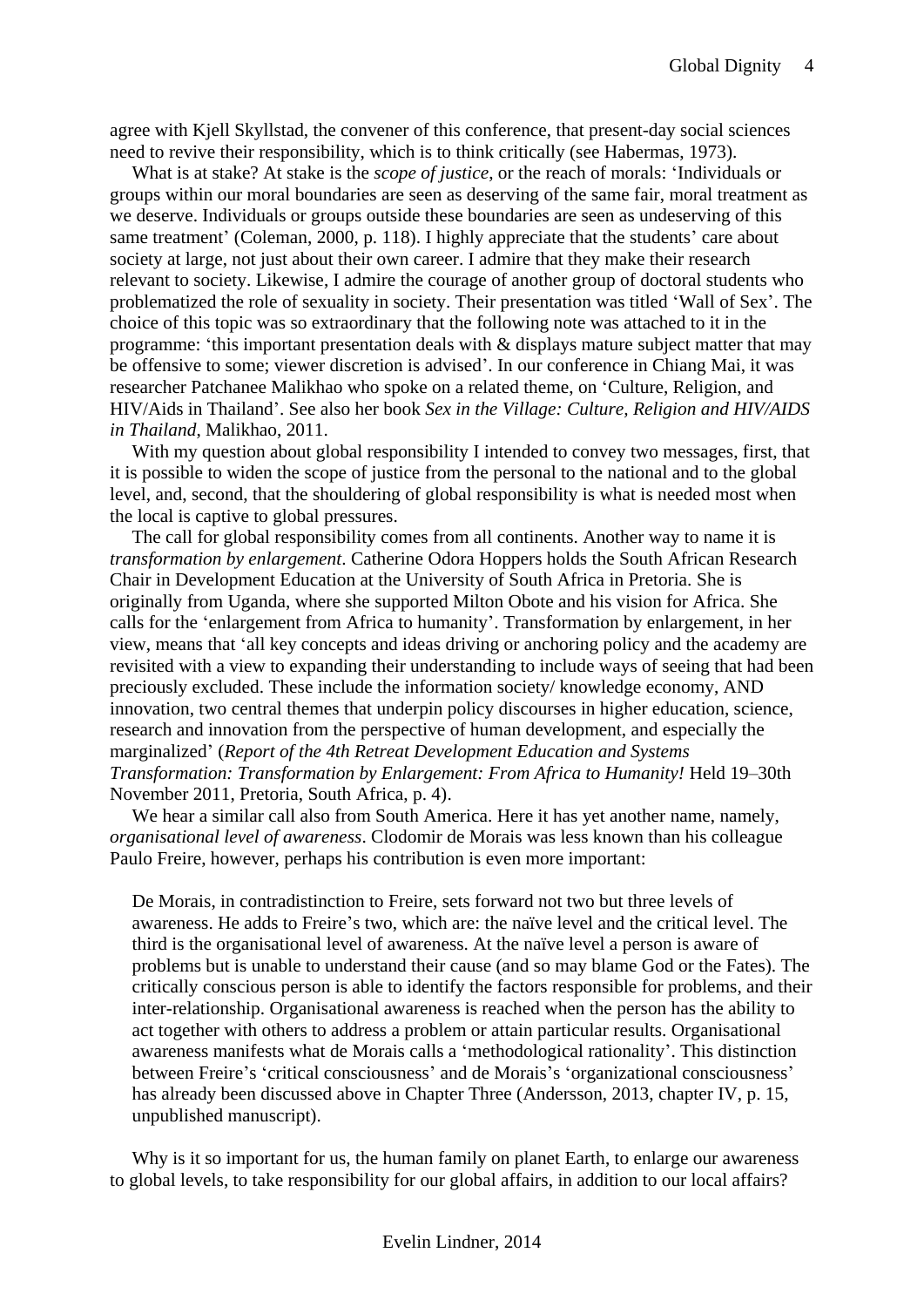Catherine Odora Hoppers shared the image displayed further down when we worked together in Pretoria in South Africa in May 2013. It shows the mouth of a crocodile, waiting to eat all, both the winners and the losers in local struggles. The picture invites viewers to lift their eyes from the local to the global level, since the crocodile operates at the global level. Odora Hopper's message is that it is unwise to concentrate on local matters while overlooking that the crocodile is ready to eat us all.

Odora Hoppers would agree with French wartime resistance hero Stéphane Frédéric Hessel, who cried out *Indignez vous!* (Hessel, 2010). He called on people to 'cry out against the complicity between politicians and economic and financial powers' and to 'defend our democratic rights'.



Picture 1, by Catherine Odora Hoppers

Future generations may call our era 'the dark era of absurdities'. 'Business as usual' is utopian in our times. What many belittle as idealism—noble but irrelevant—increasingly emerges to be the only realism. Ever more people believe that a 'great transition' is needed, more than mere business as usual limping along with the help of some reforms (Raskin, 2012, Lindner, 2012a). Political economist Gar Alperovitz has worked for better regulations for decades; now his verdict is that deeper change is needed. After decades of experimenting with reform, his verdict is that instability and inequality is not a short-term aberration but the longterm consequence of the essence of our current economic arrangements (Alperovitz, 2009).

The notion of sustainability entails two core aspects, a social and an ecological aspect. The social aspect pertains to what we do to each other, whether we create peace or war, while the ecological aspect stands for what we do with our natural environment.

There is veritable progress with respect to social sustainability. New and important human rights conventions have been adopted. Many human rights defenders work extremely hard and have grown to become a real challenge to power. Predictably, however, power fights back. 'The space for human rights defenders to act and participate openly and actively in the society is reduced (Dahle, 2008, p. 2). 'As civil society groups have become more sophisticated and effective in their advocacy efforts, many governments have also become more sophisticated in responding to their critics' (Dahle, 2011, p. 2). Even worse, as the Human Rights House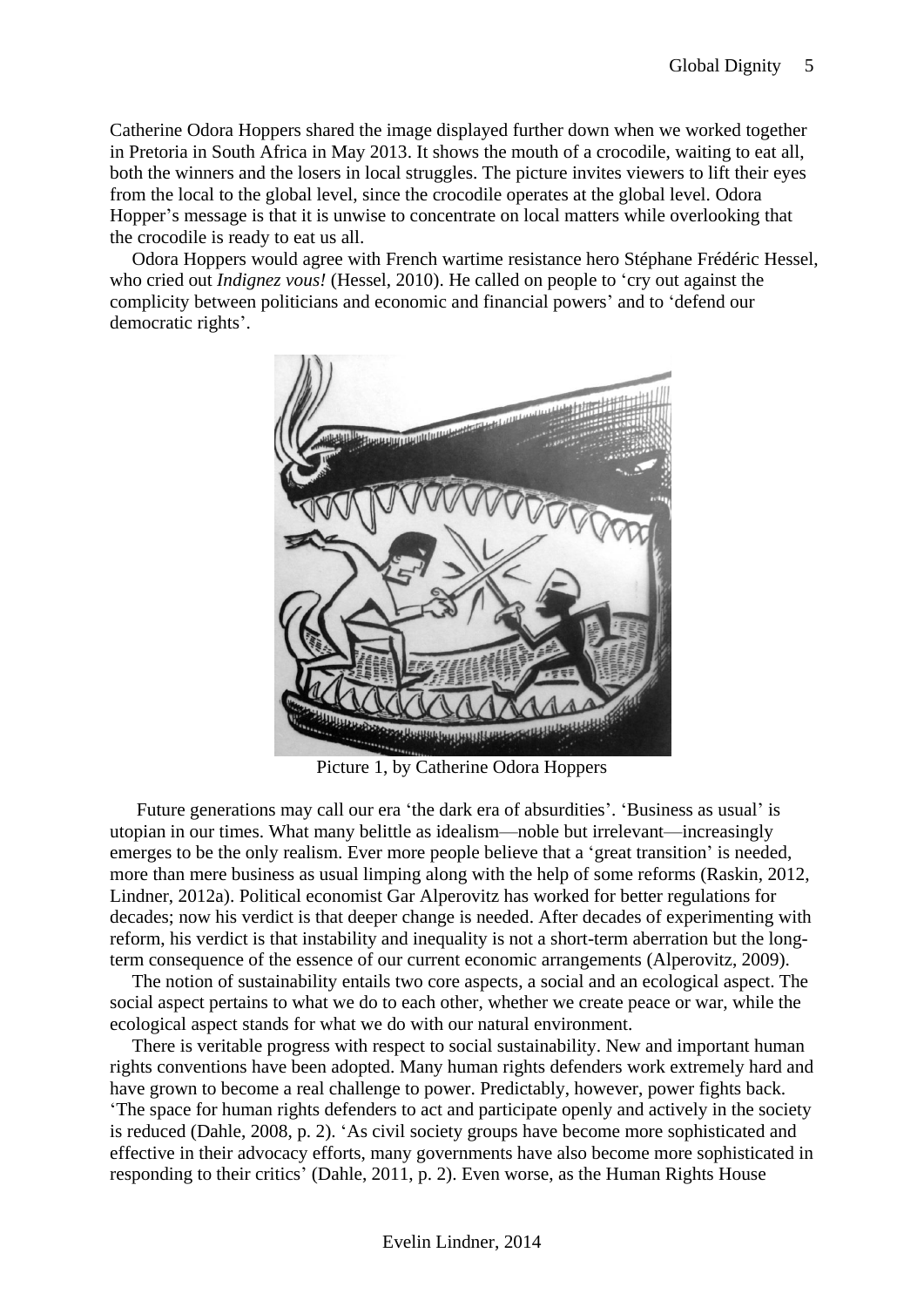Foundation in Oslo reports, throughout the past years, it has become increasingly difficult and even dangerous to be a human rights defender. And if we posit that peace means disarmament, then the balance is even more negative: The volume of international sales of conventional weapons has risen by 17 per cent in the period 2008–2012 as compared to the period 2003– 2007 (SIPRI, 2013, www.sipri.org).

As to ecological sustainability, or what we do to our habitat, plundering the resources of our planet looks like a clever strategy to be proud of only as long as these resources are not yet depleted. Easter Island comes to mind. Short-term progress is not long-term progress. Successes such as improved health and life expectancy are built on sand if we do not reverse this.

Let me share two examples that illustrate present-day approaches to ecological sustainability. Kosheek Sewchurran, Associate Professor in Innovation Management and Information Systems, and director for the Executive MBA program at the Graduate School of Business in Cape Town, invited me on 5th July 2013 to present my book *A Dignity Economy* (Lindner, 2012a). He just was back from the First Innovation for Sustainability Conference convened by the Academy of Business in Society in Copenhagen, Denmark, 12-15th June 2013. He reported the following: 'At the conference, the marketing directors of Unilever excitedly pointed to the huge opportunities to sell products to a growing population of consumers in India, Brazil, Africa, and China. While this utopian view of profitability is a reality, the CEO also pointed out that this will imply that we need six to nine extra planets, as well as growth levels with an environmental impact that goes far beyond the current planetary boundaries' (Kosheek Sewchurran, *Reflections on the First Innovation for Sustainability Conference run by the Academy of Business in Society*, 29th July 2013).

As we see, in the case of Unilever, a multinational corporation has in fact understood that, as more consumers strive for the basic luxuries of so-called developed nations in the developing world, planetary boundaries will be surpassed. Yet, as Sewchurran pointed out, 'the business imperative seems still to be to do it [reach the boundaries] before somebody else does it'. Sewchurran urges for a move from *compliance* to *responsibility* as both a societal and a business rationale.

So far, voices like Sewchurran's may be heard at certain local levels. Sadly, however, they are not heard at relevant global levels. Hitting planetary boundaries as quickly as possible appears to be the predominant strategy. What currently unfolds is a kind of global hostile takeover, largely proceeding unnoticed by those who will be affected by it, namely, all of us. What I refer to, for instance, is the Trans Pacific Partnership (TPP): 'A new treaty being negotiated in secret between the US and the EU has been specifically engineered to give companies what they want—the dismantling of all social, consumer and environmental protection, and compensation for any infringement of their assumed rights', writes Lori M. Wallach, director of Public Citizen's Global Trade Watch, in her article 'The Corporation Invasion' in *Le Monde Diplomatique* on 2nd December 2013 (http://mondediplo.com/2013/12/02tafta).

In balance, we, the human family on planet Earth, are triumphantly marching into a dead end, faster than alternative directions can be established. A meta-transition is needed, away from rigid paradigms, away also from rigid strategies for change, away from finger-pointing and blame-games, toward co-creating a new kind of continuous reflexive process, a globally collaborative dignifying process (Lindner, 2012b).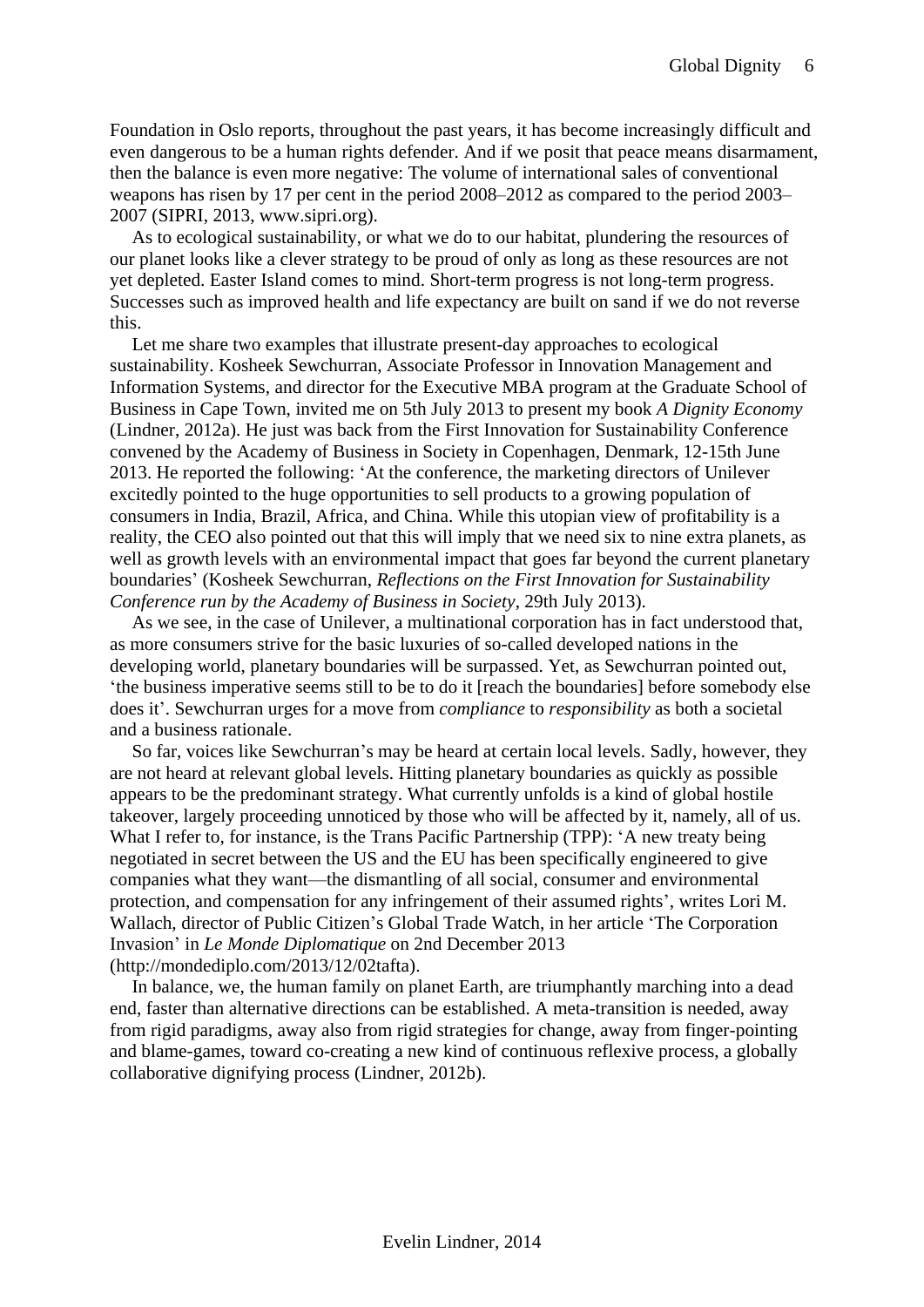#### <span id="page-6-0"></span>**Global plundering**

Certain kinds of global awareness and global citizenship make things worse. The Trans Pacific Partnership is a prime example. We do not even have to speak of global crime or terrorism. If we want to believe journalist David Rothkopf, a small number (circa 6,000) of largely unelected powerful people (largely male) around the globe, what he calls the 'super class', shape the world (Rothkopf, 2008). One can meet them at gatherings such as the annual meeting in Davos in Switzerland. Also the average *frequent traveller* may do considerable damage. He (it is often a man) dashes from one international hotel to the other, uses the planet as a leisure park for the few chosen ones, served by the unlucky rest. Otherwise he targets the commons of our world as unexploited market opportunities. And many in the Global North, wealthy Thais included, prefer to imitate the superclass, rather than wake up and invest in a radical turnaround. Many yearn to live in a 'shopping-mall Kindergarten bubble', which includes a selection of holiday resort beaches, and as soon as they have achieved this, they mistake this bubble for the 'normal' reality of our world. And all around the globe many academics, rather than resisting this trend, currently turn themselves into its lackeys.

I come out of both conferences both more hopeful and more concerned than I was before. As mentioned earlier, the courage of Chulalongkorn students in Bangkok to take up sensitive social issues impressed me. I can't repeat often enough how much I appreciate that Kjell Skyllstad, together with Bussakorn Binson and Alan Kinear, brought together such a fascinating conference and that they edit such an influential journal. Likewise, Chayan Vaddhanaphuti, at Chiang Mai University, is a beacon of dignity. Both conferences brought together the spoken word with visual images and personal experiences in masterly ways. At the Chiang Mai conference, we also had the privilege of being invited to two excursions into rural Northern Thailand. First, on 10th–11th March 2014, the third and fourth day of our conference, we visited Suan Lahu, a Lahu village. Then, after the conference, on 13th and 14th March, we paid a visit to the Karen (Ngak' Nyau) village of Ban Nong Thao. These visits deepened the understanding that Victoria Vorreiter and Jeffrey Warner had already brought to us through their excellent exhibitions that were part of the Chiang Mai conference.

In Suan Lahu, Carina zur Strassen was our host. She has a background from Peru, Germany, and Asia. In her house, a famous poster was on display, a poster that depicts Native American leader Sitting Bull and quotes the legendary Cree prophecy: 'When all the trees have been cut down, when all the animals have been hunted, when all the waters are polluted, when all the air is unsafe to breathe, only then will you discover you cannot eat money'. Carina zur Strassen gave me hope. I immensely admire her for her courageous commitment to heeding the wise Cree warning.

Likewise, the dedication of Joni Odochaw and his family in the Karen village of Ban Nong Thao gave me hope. The eloquently explained to us how traditional community learning works—everybody in a traditional Karen village had skills to be student and teacher—and we were introduced to their 'Lazy School' concept. See the videos that we made to document the important hours of learning at www.humiliationstudies.org/whoweare/videos.php#thailand.

Joni Odochaw is a wisdom teacher in the field of natural resources and environmental management. In 8-10th August 2012, he participated in the 'Inaugural International Symposium on Local Wisdom and Improving Quality of Life', in Chiang Mai and he is described on one of the conference's posters as follows:

Born and raised in a Karen village of Northern Thailand, Kru Joni Odochaw witnessed major changes in the highlands and became concerned about the erosion of Karen culture and the rapid degradation of the environment. Elected as headman of his village, Kru Joni led 13 other hill tribe groups in a campaign to protect forests and wild animals and map out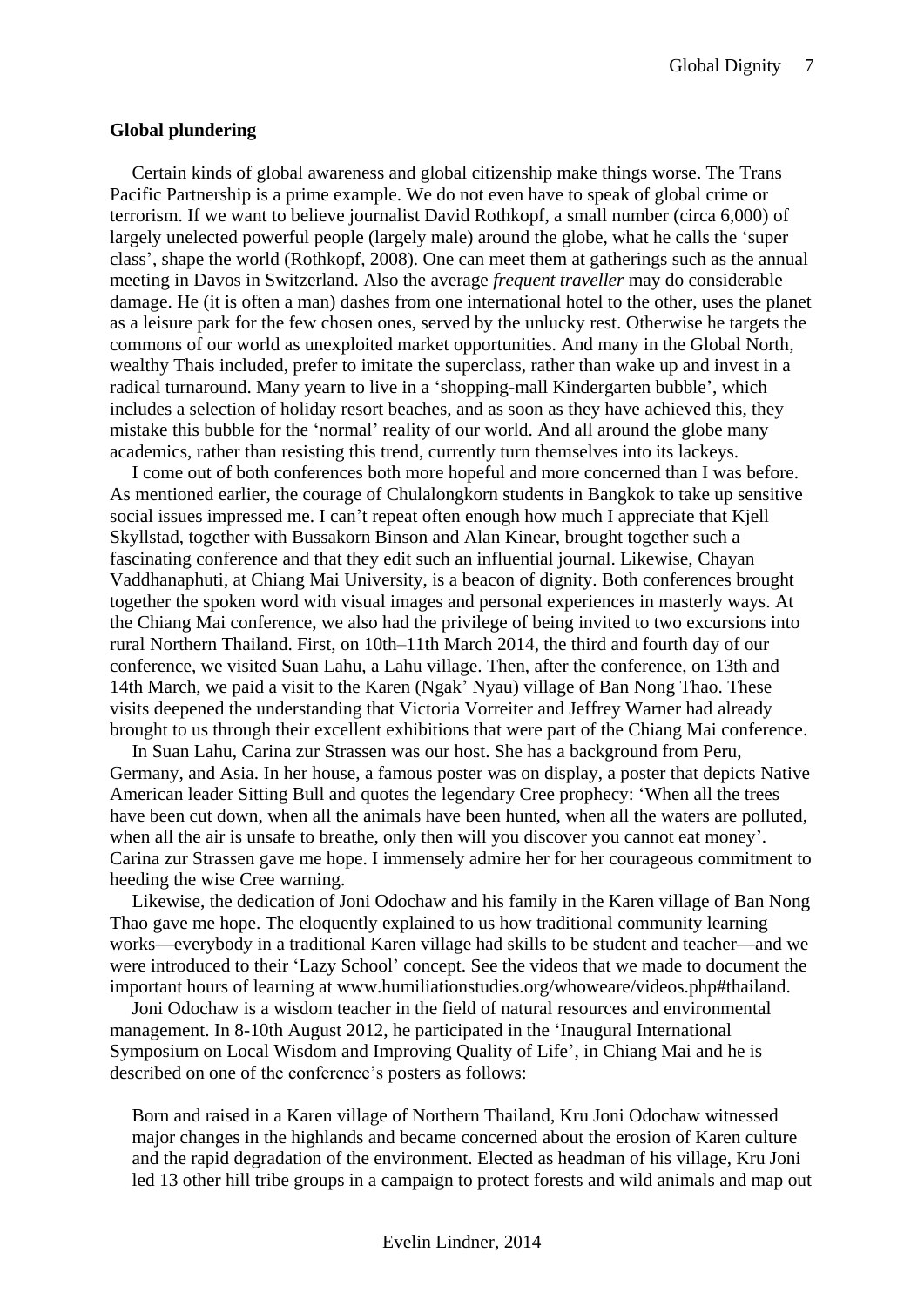collective action for watershed management in harmony with nature. Together they promoted ecological farming and consecrated 50 million trees. He also led an effort to form the northern farmers' alliance, to set up the Mae Wang River Basin conservation network, and to open a rice bank. As a Karen elder, he strongly believes in Karen wisdom and stresses relationship with the environment. Kru Joni was instrumental in developing local curricula for hill tribe people's education emphasizing their own culture. He is also actively involved in knowledge sharing and has served as an advisor and resource person for several NGOs and government agencies.

Sadly, I come out of both conferences also more concerned than before. Thailand is a country that never was colonised. It is immensely saddening for me to see this lovely country be sucked empty now by global economic pressures just in the same ugly way as everywhere else. It shocked me to witness the brutality of the onslaught of unsustainable so-called 'modern' market forces on sustainable traditional life styles. Even the Karen wisdom might not survive for much longer. Thailand is in decay. After living in Thailand in 1981, I believe I have the authority to say that. From my time in Thailand in 1981, I remember the sweet sides of traditional Thai culture. I see it survive only in small niches now, as it faces the onslaught from a Western dominator culture. The *dominator model of society* is a term coined by social scientist Riane Eisler, 1987. This dominator culture represents an extreme form of psychological, social, and cultural impoverishment compared with the complexity of social cohesion in many traditional societies, not just in Thailand. Unfortunately, it is inherent in domination that it trumps partnership if left unchecked by collective resistance. Todd Saurman works with minorities in Chiang Mai and he presented his work in both conferences. He reported that egalitarian indigenous communities are being pushed out by hierarchical majority groups. In present times, it is Western dominator culture that colonises the world more than ever before, and I observe this on all continents. Only the justification is new, no longer to 'civilize savages', but cloaked in the language of 'business' and 'development'.

Agribusiness can serve as an illustration. Black tarps cover the rural landscape, as we witnessed during our visit to Suan Lahu. Underneath these tarps is commercial flower agribusiness, pesticides poison the farmers, and they are all in debt. The price for 'development' is too high if it is paid for with the plundering of social and ecological resources and the poisoning of what is left.

Tourism is another example. As Chayan Vaddhanaphuti formulated it poignantly when we first met on 7th March 2014: commercial tourism is worse than prostitution. It looks for 'unspoiled' spots on the globe, spoils them, and then moves on.

Advertisement boards litter the highway to Pattaya, where big corporate developers promise a 'glamorous lifestyle' to young couples, the imagined glamorous lifestyle of Western individualism. The country hopes that this promise will attract enough 'believers' and that this will help generate 'healthy economic growth and development', as well as 'poverty reduction'. Yet, reality is brutal. It is the brutal destruction of quality of life for the sake of quantity of profit, the destruction of quality at all levels: psychological, social, cultural, and environmental. Whatever growth is achieved in this way, to my view, is poisonous. It may seem 'healthy' for a few investors, in the short term, and if poverty is calculated in terms of participation in a profit-driven system, some may be 'lifted out of poverty' just for a while, before everything is polluted. Development and poverty reduction through these methods reveal themselves to be cover-ups that draw unsuspecting people into toxic bargains, bargains where short-term, short-sighted gains that enrich a few are achieved through practices that poison the lives of many for generations—a price too high for all involved. There are better ways to dignify the world, less costly ways.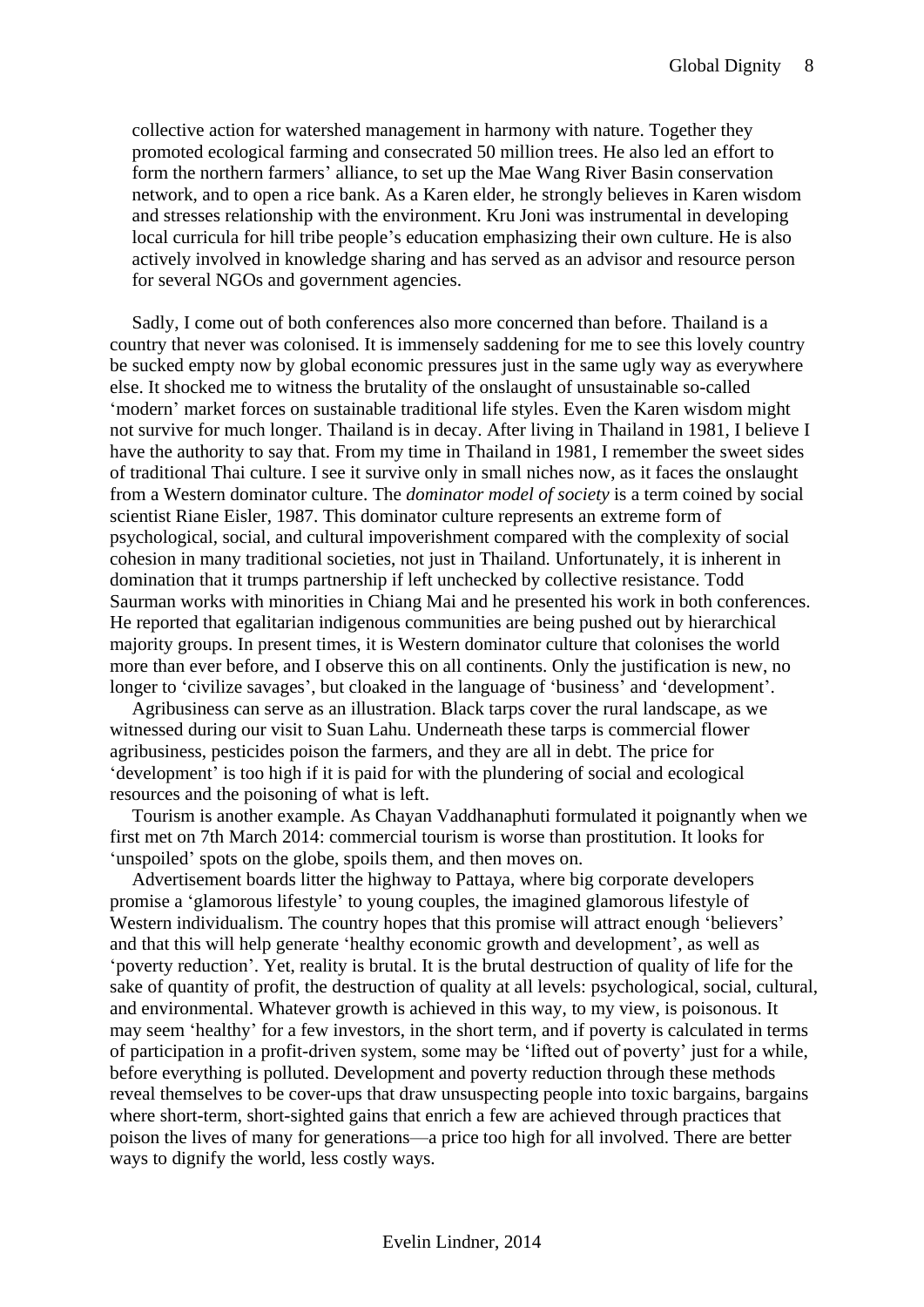A beach paradise like the coast of Southern Thailand is idyllic and therefore attractive. However, it is attractive only as long as it is pristine and unpolluted. Yet, there is no profit for investors to be made from romantic indigenous fishing villages and beaches left untouched. If at all, only the villagers themselves may earn a little extra money by integrating a few backpackers into their village, as happened on the island of Ko Samui when I was there in 1981. By now, the villagers have lost their island to big money. Because at this point, 'developers' have stepped in. Their role is to make the impossible possible, to square the circle so to speak, namely, to gloss over the destruction of a paradise for profit by replacing the attraction from pristine nature by the attraction from so-called luxurious and glamorous life-style. The huge bill boards reads: 'The ultimate beachfront High-rise'.

I would translate this into: 'The ultimate beachfront High-destruction'. Because in reality, the promised luxurious life is a nightmare. Not only are these beachfront high-rise buildings an eyesore, their ugliness thrown into particularly stark contrast by the sad left-overs of the former paradise surrounding them, they also consume energy and water resources at highly irresponsible levels, and they would require an immense amount of maintenance to even faintly resemble their glossy bill boards. In reality, these constructions look shabby and dilapidated even before they are finished, even if one were blind for the ugliness of their design.

In short, here, investors invest in real-estate, believing this to be a shrewd move to protect their wealth, and they justify this as their contribution to job creation and poverty reduction. Yet, they undermine their own aims by their narrow focus on short-term profit from spoiling, and then glossing over the spoilage, and at the end, everybody will lose out, including the investors. As mentioned before, the brutality of this new form of colonisation, clearly, is rampant everywhere on our planet; it is only more visible in places such as Pattaya. In 2012, I happened to personally witness a similar situation at the sea front of Recife, Brazil.

Antalya in Turkey is an interesting lesson to study for all countries with idyllic paradises that attract investor interest: first there is the paradise, then come a few backpackers, then tourists who walk in the streets, eat out and shop, thus bringing some income to the local population. Finally, before everything collapses, comes 'all-inclusive'. This happens now in Antalya. Small local hotels can no longer compete with the huge hotel machines which offer 'all-inclusive' packages to tourists. These big operators have the power, due to the masses of tourists they attract, to press local personnel into quasi-slavery. And since the tourists stay inside their hotels all day, the shops and restaurants in town have to close. Watch the documentary 'Schnäppchen-Urlaub Türkei - Sonne, Strand und Billiglohn' (www.youtube.com/watch?v=B4dsYI-7Gok).

My message to countries with paradises that attract investor interest is as follows: Beware, you will be sucked empty! Stop worshipping investor-driven development! Stop selling out your country's quality of life! Work for alternative constitutive rules for the global economic affairs of our human family! (See also my book *A Dignity Economy*, Lindner, 2012a.)

My message to tourists is as follows: Stop being complicit in social and ecological destruction! Stop 'relaxing' for the price of destruction! Travel on your own, meet with people respectfully, and turn tourism into a tool that manifests the fact that we are one human family who has to become the steward of our planet, rather than its destructor.

Agribusiness and tourism are just two examples of what happens also in other segments of society, both in rural and urban settings. Plunder is being introduced, justified, and made possible in myriad ways, leading to the decay of the social and ecological fabric. From the educational system to media, every segment of society is involved.

Indeed, education and media provide another illustration. I have become more aware than ever how education contributes to the race to the bottom toward self-inflicted quasi-slavery of whole societies and communities. Traditionally, children in the Karen village learn by being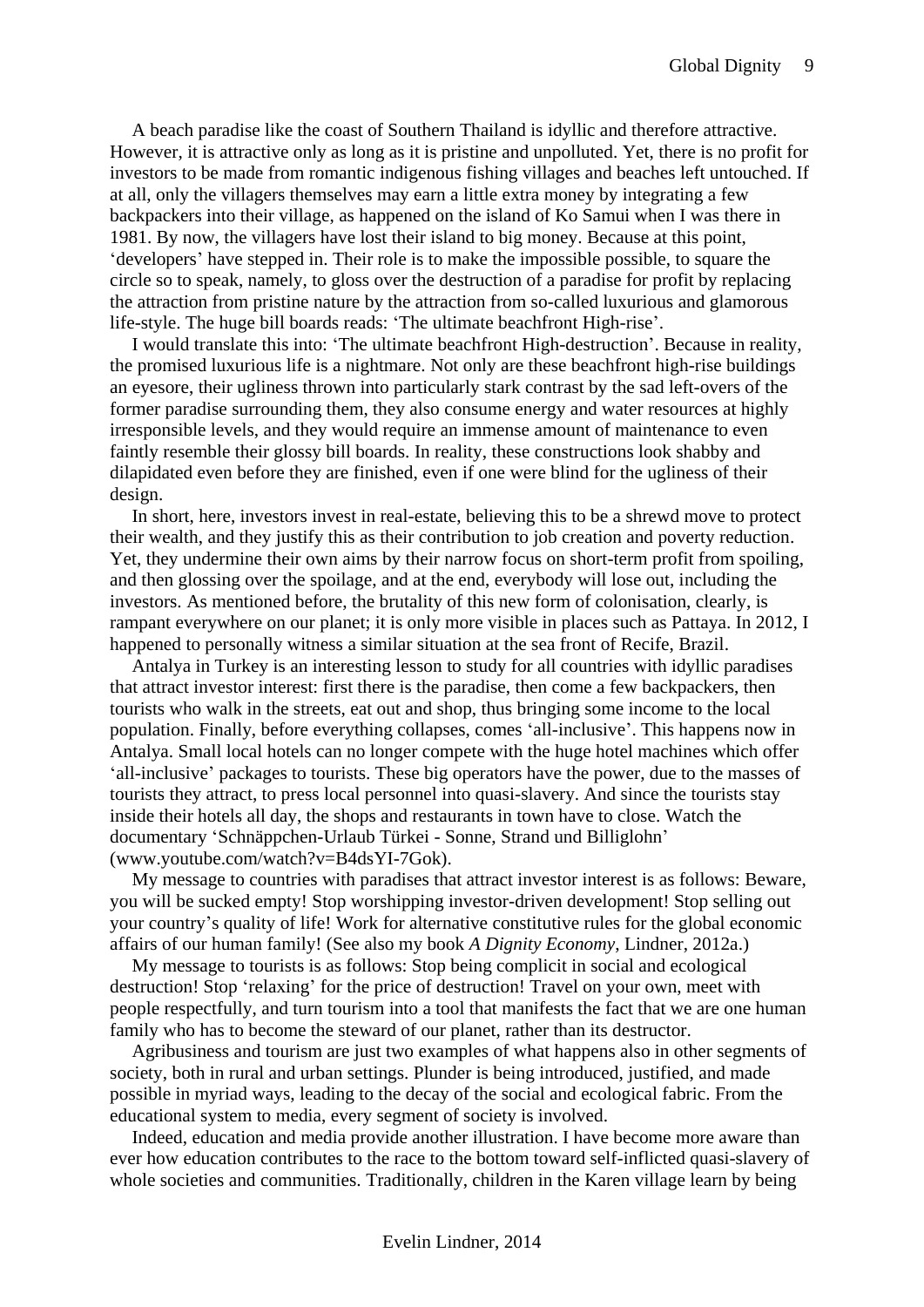part of daily village life. Now, as they go to school, they fail to learn what is needed in a comprehensive sustainable self-sufficient village. Instead, they train to stiffen their bodies and become obedient cog-wheels feeding a larger unsustainable system. When we visited Joni Odochaw, he had just returned from a community meeting on the rise of domestic violence in Thai communities. Starting from school-age, education is geared to make people believe that it is 'natural' to obediently compete for dominance, that is it great to enthusiastically run in the rat race, glorifying it as the 'success of the brightest', but ending in rising drug-abuse and domestic violence at micro and meso levels and the collapse of entire ecosystems at macro levels.

Television in the evenings underpins this trend: we were dismayed to see how everybody in the village now is passively glued to images of advertisement creating new 'needs', interrupted by violent films that capitalise on people's fascination with demons and glorifying fighting. There is no space anymore for listening to elders and integrated mutual community learning. This is the destruction of humanity's social resources, and it prepares the ground for the destruction of our ecological resources.

What we learn is that the building of schools has nothing to do with education. Rather, our aim must be to go from traditional community learning to modern community learning. This means leaving behind, as fast as possible, the present-day dead-end approach that destroys community learning through education being fashioned in ways that introduce the uniformity and obedience of military camps and Fordian factories. The dominator model of society is built on values of male competition; it needs to give way to the *partnership model* of the traditionally female role script of relationship building in cooperation.

This means also giving priority to what anthropologist Alan Page Fiske calls *communal sharing*. Fiske found that people, most of the time and in all cultures, use just four elementary and universal *relational models* for organizing most aspects of sociality (Fiske, 1991). These models are: (1) *communal sharing*, CS, (2) *authority ranking*, AR, (3) *equality matching*, EM, and (4) *market pricing*, MP. Family life is often informed by communal sharing. Trust, love, care, and intimacy can prosper in this context. In a good family, everybody gives according to ability, as a gift, and receives according to need. Authority ranking involves asymmetry among people who are ordered along vertical hierarchical social dimensions. This can express itself as good parenting or as brutal dictatorship. Good parenting can go together with communal sharing, while brutal dictatorship destroys communal sharing. Equality matching implies a model of balance such as taking turns, for instance, in car pools or babysitting cooperatives. The understanding of promise as a depersonalized contract occurs here. Market pricing builds on a model of proportionality with respect to ratios and rates.

Nurturing the partnership model means taking communal sharing as primary guidance, defining authority ranking as respect for the wisdom of elders and the innovative spirit of youngsters, and relegating equality matching and market pricing to the necessary minimum rather than allowing it to impoverish society and destroy communities.

To nurture the partnership model has never been as important as in our modern era. When the world was not yet as interconnected as it is today, competition for domination led to 'victory' in some cases. Now, in an interconnected world, it leads to collective shortsightedness, which, in turn, may lead all of humankind into collective suicide. What is neglected in the rush for elusive victory, are the advantages of prevention over damagecontrol and the benefits from slow thinking (see, among others, the book *Thinking, Fast and Slow*, by Daniel Kahneman, 2011). I am very glad to have met the 'Lazy Man' and having learned about the Lazy School at the Karen village Ban Nong Thao. How gratifying that these villagers were hesitant ('lazy') to jump on the bandwagon of collective destruction, cloaked as 'modern ways'.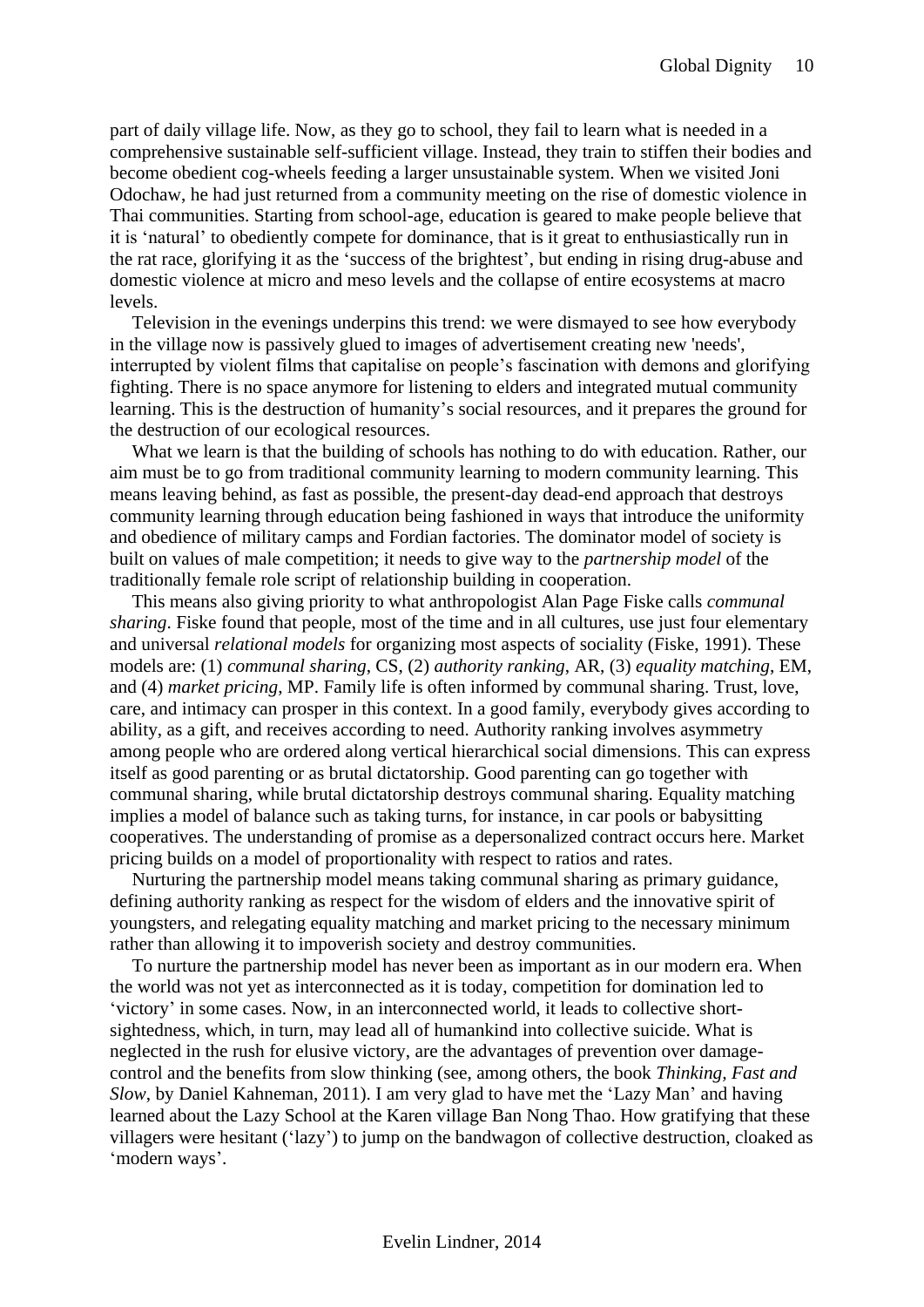While I write these lines, I receive an email from activist Charles Eisenstein that shows that the Lazy Man is not alone. Eisenstein writes on 3rd April 2014:

I just got back from a trip to India that was both heartening and alarming. Many of the things I write about are rooted in ancient tradition and living practice there; meanwhile, the pace of ecocide and culture stripping is appalling. Billboards everywhere display a North American style nuclear family Pepsi-drinking brand-worshipping car-dependent high-tech lifestyle, as if its desirability were beyond dispute. I spoke a lot about how we in the West are beginning to disbelieve in that kind of development. I said that the days of the guy from American coming to tell you what to do are almost over. 'I don't know what you should do', I said, 'but let me tell you where "development" has taken my society and the planet'. Of course I also described how the global financial system pushes India and everyone else toward the standard development model, which usually corresponds to making the social and natural commons maximally available to global capital.

After the conferences, I spent a few days in Cambodia. Poi Pet and Siem Reap resembled the Thailand as I loved it 30 years ago. I got the feel of community—each little building I saw had its very own particular individual touch. Only seldom did I see 'developers' at work with their anonymous multiplied prototype approach which empties communities of their diversity and soul and turns community members into the consumers of prefabricated space for outside investors to profit.

Not just in Asia, not just on its beaches, world-wide, wealthy investors look for ways to protect and augment their wealth, and they look for projects that would give them a return on their investment. This inspires developers to search for places where outsiders can extract profit from local communities. So, developers create projects for investors that destroy local communities to extract profit. They do this in Thailand and have almost destroyed the country's traditional social fabric by now. Sadly, Cambodian slave-like labour contributes to this destruction, and draws Cambodian society into this weakening of the social fabric itself in the process. I was told that the same process of sucking out profit for outsiders from local neighbourhoods has begun in Phnom Penh now, too. Investors want to bulldoze communities with small houses to build larger buildings.

Global awareness and solidarity is needed more than ever. The citizens of the world are called to follow Stéphane Hessel and to stand up. Yet, sadly, there is more bad news. Certain aspects of globalisation intensify local navel-gazing and hinder the emergence of global responsibility. The reason is that humans share a tendency to split into in- and out-groups. Unfortunately, even the most innocent 'we', if it means 'we, as opposed to them', may end in the desperate question of 'why do they hate us?' This trend is intensified in a world that becomes ever more confusing and fear-inducing for people who were accustomed to secure cultural roots when they feel that the ground beneath them is falling away through globalisation. Globalisation makes the world frightfully *liquid* (Bauman, 2010). Displaced people, refugees and many indigenous peoples have always tasted insecurity, the very insecurity that globalisation now brings to the rest.

The *contact hypothesis*, or the hope that mere contact can foster friendship, is not necessarily true (Allport, 1954, Pettigrew & Tropp, 2006). On the contrary, where there is no contact, there is no humiliation. Contact can unsettle, it can motivate people to rigidify their in-group identifications rather than to open up, and the more people know about each other, out-groups will feel insulted and respond in kind. The Danish cartoons brought this new reality to the world most vividly (Hartling & Luchetta, 1999, Lindner, 2006 and Lindner, 2009a). A vicious cycle can be set off, starting with insecurity and escalating to hostility and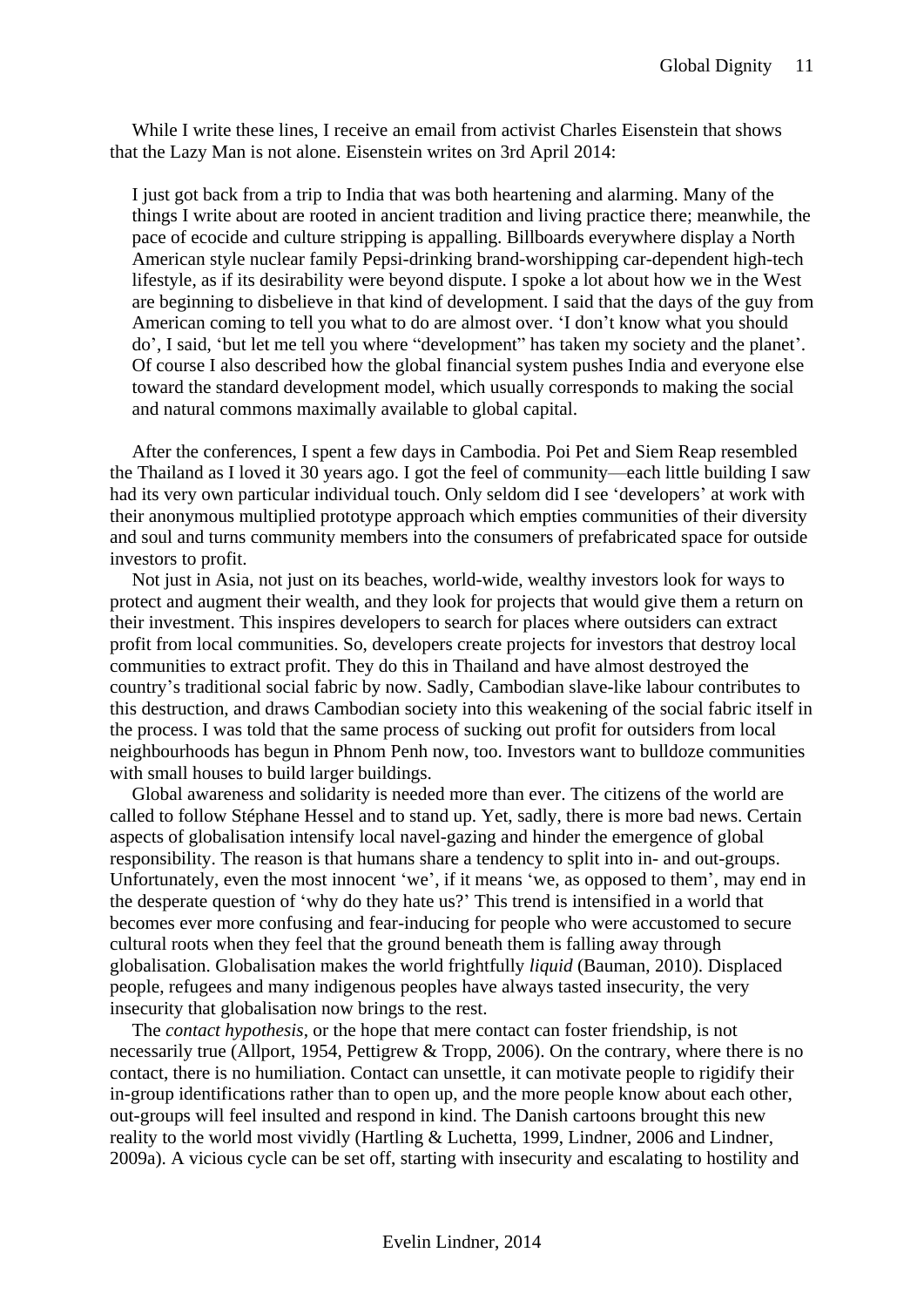humiliation. The world can turn into a powerhouse of hostility, a hotbed for terrorism, when contact creates new dynamics of humiliation.

Humiliation becomes particularly painful when human rights are preached with noble words that create high hopes, only to turn out as empty rhetoric: 'To recognise humanity hypocritically and betray the promise humiliates in the most devastating way by denying the humanity professed' (Stephan Feuchtwang, November 14, 2002, in a personal communication; see also Hartling & Luchetta, 1999, Lindner, 2006 and Lindner, 2009a).

Must we therefore forget about global citizenship of care and responsibility?

#### <span id="page-11-0"></span>**Global family building**

Let me share some of my personal experiences. During both conferences, we saw the film *Banaz: A Love Story*, by Deeyah Khan (www.youtube.com/watch?v=VepuyvhHYdM). For many years, I have been working in situations where honour killing is practiced. Imagine a mother in front of you, crying, explaining that it is the family's duty to rescue the family's honour from humiliation, to save the family's body by 'amputating' a diseased limb. In this case, this limb is the daughter. She had been raped. She must be killed. While listening to the mother, you may feel your very humanity being humiliated by the mere suggestion that killing a raped girl could have any kind of healing effect. Now, what would happen if you expressed this feeling to the mother, bluntly, and called her a cruel, ignorant woman? She might feel humiliated by you, the decadent arrogant Westerner, who denigrates her culture.

What happens here? In the moral universe of honour and humiliation, the girl must die, in the universe of dignity and humiliation, the girl must live, and the discourse that addresses this irreconcilable difference is humiliating for all involved.

I ask: why do you think you are right? Did you grow up in a context that holds the ideals of human rights dear? Should you not respect this mother's culture? For her, love means having the courage of the surgeon who rescues a body through amputation. For you, love means giving trauma therapy to the girl. Can we create universal harmony by simultaneously offering respect for the girl to be killed and not be killed?

It has taken me a lifetime to develop the argument for why I think 'I am right' when I say that a girl who was raped must live and receive trauma therapy rather than be killed in socalled honour killing. And why and how, at the same time, the mother can and must be respected. Or why and how all people of this world can and must be invited to join in with their respective religious orientation, sense of patriotism and nationalism. Or why and how the love for nature can and must be both local and global. Or why and how dogma can be transcended through radical self-reflexive humility that, in turn, can open space for religious experiences that unite beyond dogma. The same goes for the philosophy of science, metaphysics, ontology and epistemology. Humility is helpful also with regard to human rights ideals. They are part of many philosophies around the world—*Ubuntu* in Africa is one example, the Karen wisdom of a Joni Odochaw another—and their roots go far back into Western and non-Western history.

Since the age of nine, such questions have been at the core of my life. As a child, I was unable to share my family's choice of religious dogma, because it forced me to separate those who are saved by God from those whose souls were lost if they resisted conversion. I could not endorse eternal condemnation for non-believers, something even more far-reaching than killing an earthly body. What would be the path to global inclusiveness in this case? If not theism, then agnosticism or atheism? In my life, I came to transcend them all.

Why am I right? Because we live in unique historical times. Traditional strategies no longer work when reality has radically changed. We live in times of connectedness, where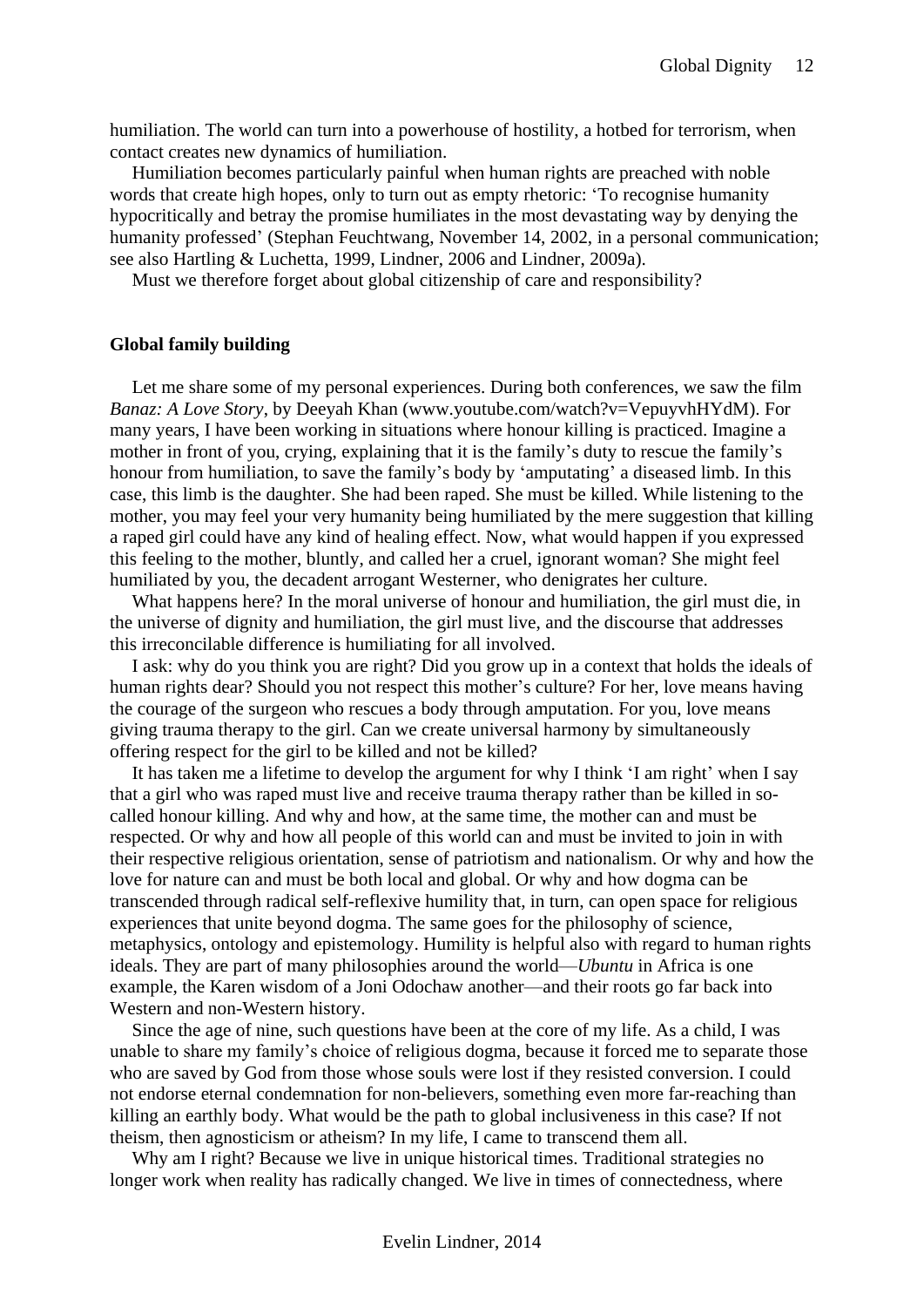interdependence replaces the traditional dichotomy of dependence versus independence. Old *Realpolitik* is different from new *Realpolitik*.

Clearly, what is called globalisation, in its origin, is largely a 'Davos' inspired project, creating new dependencies to secure investor confidence and shareholder value. The technology that now shrinks the world emerged from within the dominator model of society, which now manifests as an eerie return of colonisation, only more indirectly and covertly, more efficiently co-opting its victims into becoming complicit in their own victimhood. Globalisation, as it stands now, is far from a charitable project.

Yet, the same project also creates new interconnectedness, which carries the potential to undermine its original aims by opening doors for the solidarity of global partnership. The world shrinks, one single human family emerges, and its members increasingly embraced the belief that they deserve equality in dignity not just in rhetoric but in reality. They slowly realise that they are entrapped in contexts that are covertly rigged to create immense wealth for a few elites, and they learn that this entrapment is shamefully humiliating, rather than God's will or the natural order of things.

Clearly, donating more to charity is not enough. While I write this, a message comes in from nef (the new economics foundation for economics as if people and the planet mattered), announcing their new report, titled, 'Why We Need a New Macroeconomic Strategy' (www.neweconomics.org/publications/why-we-need-a-new-macroeconomic-strategy). But who shall work for new macroeconomic strategies? Politicians? Corporate leaders? The more a person has become powerful within a system, the more she will be beholden its existing status-quo pressures. Jan Servaes and Darrell Moen shared something very important in the Chiang Mai conference, namely, that academics are not necessarily listened to by politicians, also in UN contexts. Jan Servaes told us that he avoids being drawn into political pressures and he is very protective of his independence as an academician. This experience is shared by many members of our global dignity network. Not least my personal experience coincides with this insight. Who else shall work for new macroeconomic strategies? Bottom-up local initiatives that introduce alternative systems? If exposed to global pressures, the very space that is needed for diverse local expressions to develop is obliterated. Local versus global is a false choice: the local needs appropriate global frameworks to be truly local and diverse, to be sufficiently protected from global pressures that push it into uniformity (Lindner, 2012a).

Only a few people have the opportunity to step outside of these pressures. They therefore carry the responsibility to show that globalising Wall Street frameworks is not the only alternative; there is another path, namely the globalisation of frameworks of mutual care and stewardship. 'Never doubt that a small group of thoughtful, committed citizens can change the world. Indeed, it is the only thing that ever has', said anthropologist Margaret Mead (1901– 1978).

Many believe that nothing can change before not human nature matures, and that this will take too long. At this point, social psychology has significant insights to offer. It shows the power of framing. If social psychologists ask students to play the prisoner's dilemma game, and they tell them that this is a community game, the students cooperate. The students cheat on each other when told that the very same game is a Wall Street game. This is the power of framing: the same people can behave in radically different ways within different frameworks. Human nature is malleable, and 'good' frameworks bring the 'good' to the fore, and vice versa. This means that new frameworks can create a systemic push for our evolutionary inclinations to be social and this will motivate us to connect and collaborate for the common good rather than plundering it.

And here is more good news: Realistic optimism is justified. None of our forefathers was ever given a window of opportunity as unique and significant as presented to contemporary generations. The *ingathering* of humankind (a term used in anthropology) opens space to co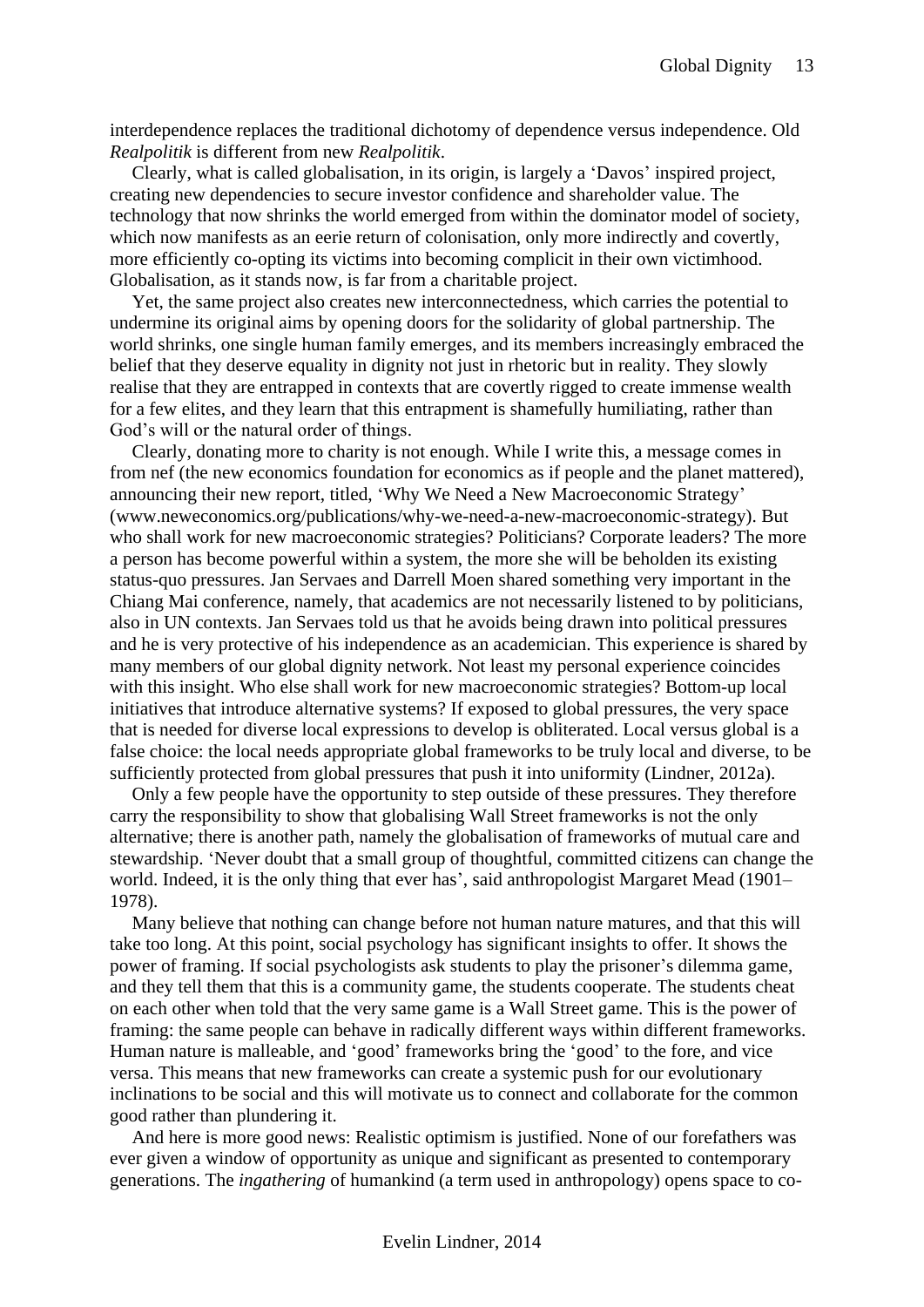create a global culture of unity in diversity that has never existed before. None of our forefathers had access to the vast knowledge about the universe and our place in it that current generations possess. The picture of our Blue Planet from the perspective of an astronaut is something that none of our ancestors was able to see. The Blue Planet image alone provides a powerful framing for changing the game from competition for dominance to collaboration in partnership. It shows most vividly that one single species of *Homo sapiens* is living on one single tiny planet.

Yet, we, the human family, so far, seem to be failing to understand how historically unparalleled this opportunity is. Even many of those who have the resources to see are overlooking the uniqueness of this opening. We are particularly overlooking the pivotal role that radical global citizenship of dignity and care must and can play.

Why are we overlooking it? Because many have a salaried employment that keeps them in a local context, or, at best, in a 'frequent traveller' bubble. We overlook it, because we hope that our politicians or at least the United Nations will understand and repair the global frameworks. We also feel that these frameworks are too complicated for us to understand anyhow. We hope that giving to charity will be enough. The practice of global citizenship of dignity and care is new and untested and requires the deep restructuring of our assumptions and personal lives.

I remember peace researcher Johan Galtung discussing why there are so few peace scholars in the world (Lindner, 2009b). At the Higher Education for Peace Conference, 4th– 6th May 2000, in Norway's far north, in Tromsø, he explained that only very few peace advocates truly live globally (as Galtung does)—most are bound to local contexts not least through such profane circumstances as having to pay off a mortgage—and this contrasts with those well-financed and well-travelled Pentagon experts who use the entire world as their basis for analysis and strategizing. In other words, the lens of the average peace advocate is too narrow, both with respect to geopolitics and historical trends, to outweigh those others who engage in traditional power politics.

I am among the very few who have tried to live truly globally, and I did so for the past forty years. I do not ask everybody to follow my path, yet, I call for humility when you listen to me. Lived global experience provides unexpected insights. A non-global citizen can only theorise about global citizenship, while I stand before the immense task of having to build a new world-view. Many assumptions which can be held dear locally, are being shattered by the practice of global living.

The Western culture of *separate knowing* (Belenky, Bond, & Weinstock, 1997) aggravates this situation. Therefore I invite the reader to listen to my practice of global citizenship in the humble spirit of *connected knowing* (rather than only trying to find flaws to oppose). Peter Svenonius, a theoretical linguist who is also based in Tromsø, at CASTL (Center for Advanced Study in Theoretical Linguistics–A Norwegian Center of Excellence), explains that language was not created for the goal of communicating; rather, language was created for use in thinking. This is how I employ language, as a tool for inquiry, and I invite the reader to join in to the flow of reflection, rather than close the flow by judging with the aim to agree or disagree. I want to inspire, open space for new reflections, rather than engage in debate.

In my view, only radical global citizenship of dignity and care can overcome the *security dilemma* as well as the *commons dilemma*. Global citizenship of dignity and care can help the traditional world of ranked worthiness, or honour, to move to a world of equal dignity, and this includes a transition from what I call *honour humiliation* to *dignity humiliation*. Honour humiliation is part of humankind's cultural adaptations to the security dilemma. Humiliated honour requires revenge and the show of strength to achieve victory over the humiliator. The script of honour humiliation is the script of Adolf Hitler and Nazi Germany. Dignity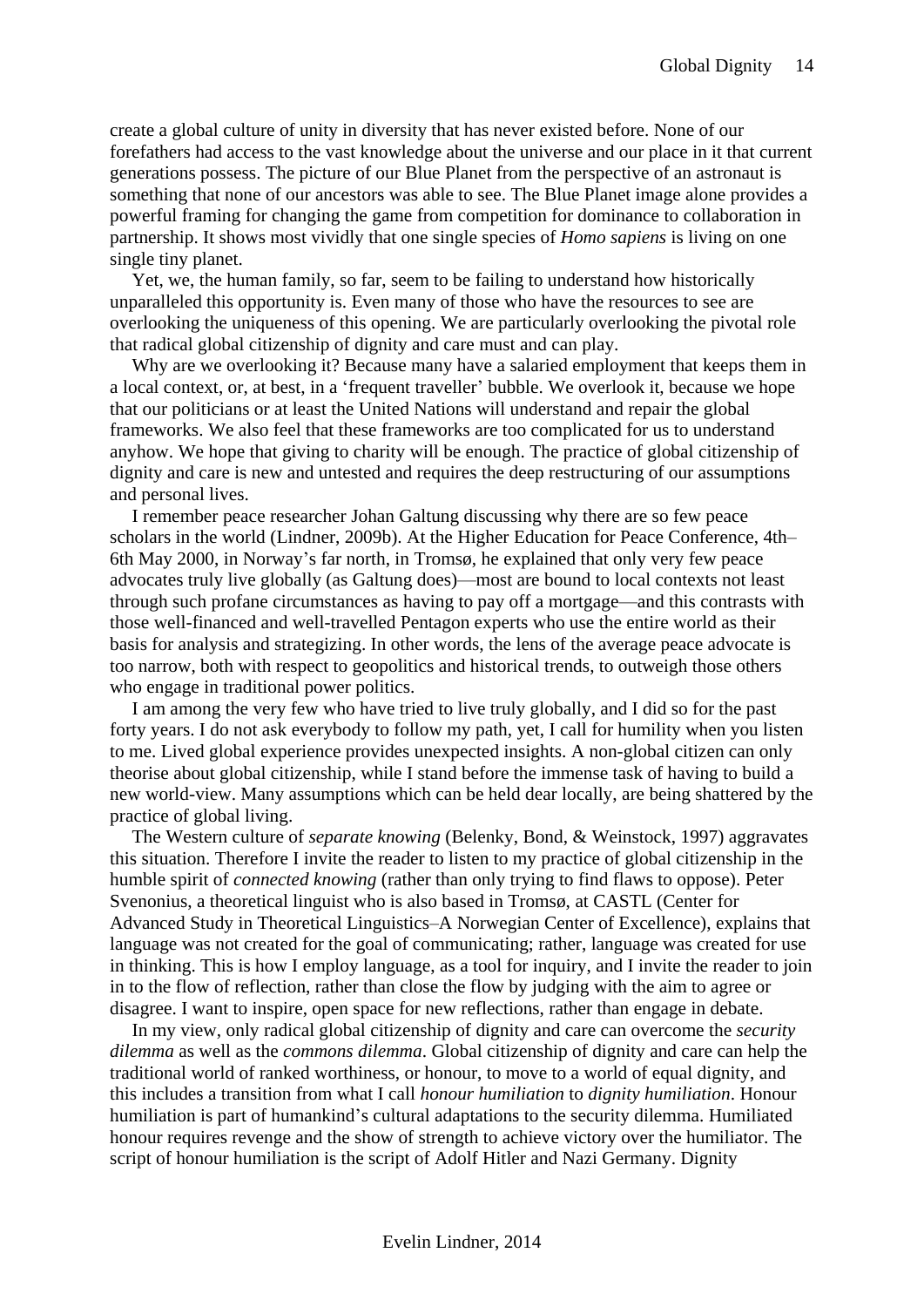humiliation, in contrast, calls for the *conscientisation* of Paulo Freire, to which Nelson Mandela so courageously dedicated his life (Freire, 1968, Freire, 1970).

The security dilemma is being described by international relations scholars (the term was coined by John Herz, 1950) and it means that in a compartmentalised world there is virtually no escape from the motto 'If you want peace, prepare for war'. Indeed, throughout the past millennia, arms races, fuelled by fear of attack, often triggered the war they intended to avoid. Only global citizenship of dignity and care can open space for Gandhi's tenet that 'There is no path to peace. Peace is the path'.

And the commons dilemma means that commons are always vulnerable to free-riders and plunderers (Hardin, 1968). Throughout the past three decades, the Wall Street with its culture of raiding has become the accepted global frame and it has become so strong that even the most well-intentioned politician is no longer free enough to push for community framings. Investor confidence is what counts, what must be served. All around the world, wherever commons are successfully protected and enlarged locally, they risk being invaded and raided from outside. Local community initiatives routinely falter when they collide with the larger global Wall Street frame. I see great civil society projects getting funded initially, but when they achieve real impact, funding is often cut. All around the world, I meet dedicated idealists who have given up, increasingly disillusioned, some end as cynics. Funds have their origins in the context of business, and 'good works' are expected to avoid hurting business interests. Even the most robust alternative initiatives, such as the Mondragon cooperatives in Spain, for example, are not strong enough in the face of an antagonistic global context (Gar Alperovitz in his talk at the Thirty-First Annual E. F. Schumacher Lectures on 5th November 2011, in New York City). Non-profits are increasingly selling out their ideals to for-profit thinking. Even humanitarian aid has become a business.

Who are investors? Who are donors? It is naïve to treat donor and investor interest as a black box, as something that should not be questioned, because, supposedly 'it is the freedom of the rich to do as they please with their wealth, and nobody can expect them to act against their self-interest and give their hard-earned funds to initiatives that hurt them'. Consider the absurdity: 'Why must not-for-profit organizations beg for funds from for-profit organizations to do so-called *good* work to offset the freedom of for-profit organizations to do *bad* work?' (Lindner, 2012a, p. 209). Only a massive bottom-up push can change this, a push from the consciousness and practice of caring global citizens who truly walk their talk. After living globally for almost four decades, I can attest that it can be done.

Maria Dahle is the Executive Director of the Human Rights House Foundation (HRHF), a non-governmental organisation established in 1989 and located at the Human Rights House in Oslo, Norway. She reports first-hand how human rights defenders are increasingly being constrained by the influence of 'bigger' interests of the government/corporate nexus:

The 90's were a 'decade of hope' for human rights. Around the world, civil society in general, and the human rights sector in particular, experienced an explosive growth. Since then, working with human rights has gradually required ever more specific expertise. In response, many organisations have become more professional. Their work is often donor driven, and therefore they have become more bureaucratic, less creative and spontaneous. Several of the human rights organisations, especially the international and those working in the capitals, have become part of a national and international elite and are often less connected—or not connected at all—to social movements. Hence, they lose support from their own people (Dahle, 2008, p. 3).

In 2011, Maria Dahle continues: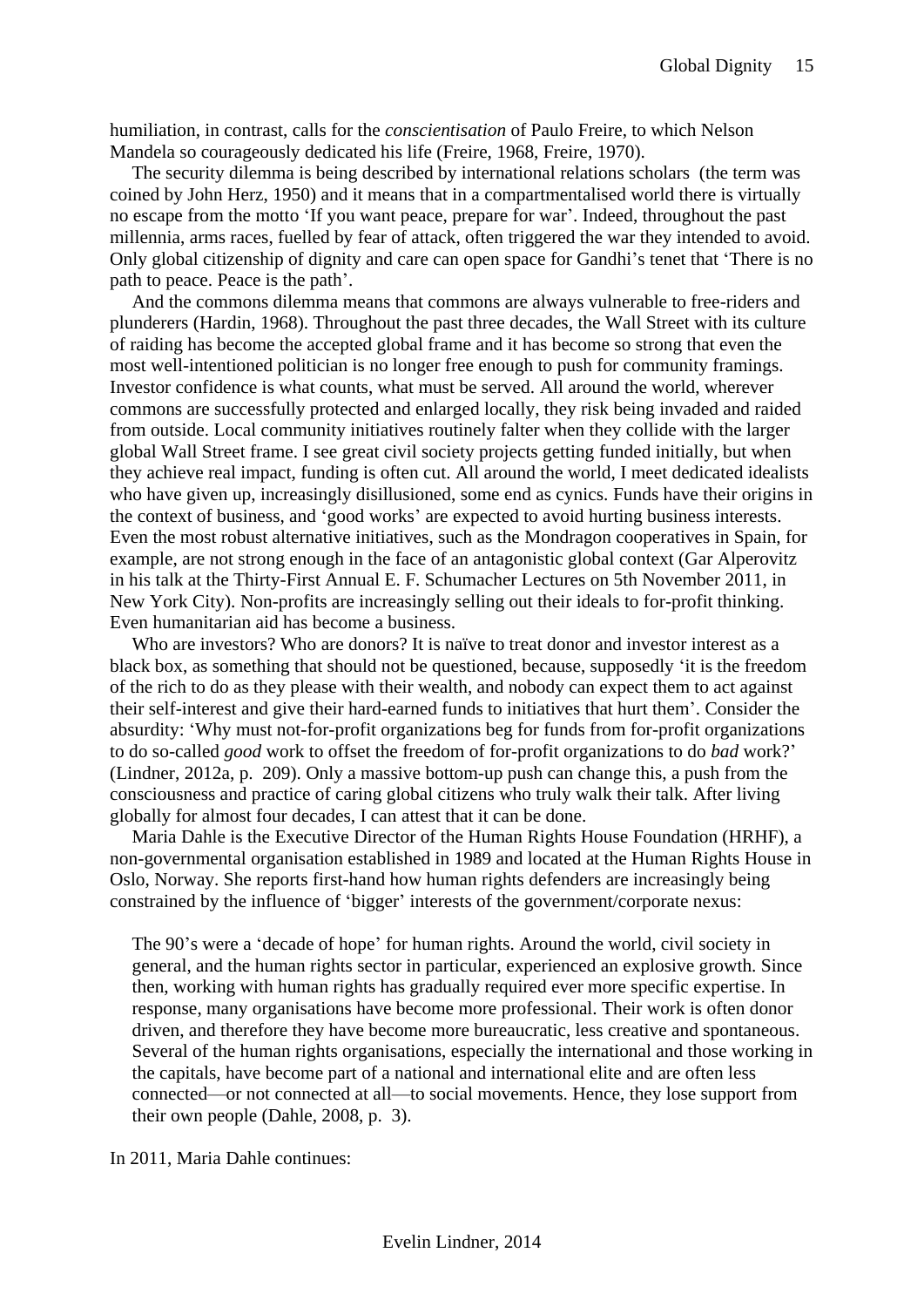Tighter restrictions on holding peaceful demonstrations and gatherings have been introduced, often with reference to the need for increased security. Our partners in the Human Rights House Network report also here on increased sophisticated administrative and bureaucratic harassment of NGOs and activists planning peaceful demonstrations in OSCE participating states. The new laws and regulations legitimize the police' excessive use of violence against the demonstrators and massive arrest of participants. Journalists on duty covering the events are often beaten, detained, harassed and interrogated by national security forces (Dahle, 2011, p. 2).

Let me give you an example from my own experience. I spent four months in South America in 2012. Particularly eye-opening were my weeks in Marabá, in the state of Pará, Brazil, the sad 'cradle' of the industrialisation of the Amazon. Pará is like another continent, compared with the rest of Brazil. It has the size of Western Europe and one landlord can own half a million of cattle. It has an inglorious reputation for its hired gunmen. The following article is illustrative: 'Brazil: Homage to the Victims of the Amazon in Washington, D.C'., in *Global Voices*, written by João Miguel D. de A. Lima, translated by Georgi McCarthy on 16th April 2012 (http://globalvoicesonline.org/2012/04/16/brazil-amazon-victims-washington/).

My hosts were Dan Baron and his wife Manoela Souza, who live in a local community of about 30 000 souls called Cabelo Seco, at the confluence of two rivers, the Tocantins and Itacaiúnas rivers. Dan Baron and Manoela Souza are the artistic-pedagogic coordinators of the Rivers of Meeting project. Cabelo Seco is an extremely poor community. The roof above me, for example, leaked when it rained and I had to cover my computer and all other valuables with plastic sheets. Yet, poverty is not the only problem. Not only hired gunmen, also drugs are being used to weaken communities who stand in the way of 'progress', crack is given out for free until people are addicted, creating a toxic mixture of hopelessness and violence. Just when I was in Cabelo Seco, two people were killed in execution style a few houses away from where I was.

Music has the power to unite. One example was given by Oslo citizens when they reacted to the 22 July 2011 terror attacks in Norway by gathering in front of the courthouse singing 'The Rainbow People'. Also Manoela Souza and Dan Baron give the community of Cabelo Seco strength through music and popular art. They have turned the living room in their little house in the middle of Cabelo Seco into the cultural centre of this community. See more on www.humiliationstudies.org/whoweare/board01.php#dancohen.

It is interesting to see that Dan Baron, like Carina zur Strassen, and many other members in our global dignity network, share backgrounds that bridge several continents. People with such broad backgrounds seem to be particularly alert to the power of art. Carina zur Strassen, for instance, drew our attention to the 'Landfill Harmonic - An Orchestra for Kids with Instruments Made from Trash' in Paraguay, to be seen at www.youtube.com/watch?v=sJxxdQox7n0.

I chose Marabá over Rio + 20 because I had understood that the voices of the people in the Amazon are not heard, even not in Rio or Brasilia, and I wanted to hear them and bring their voices to larger audiences. Just to give one example: I saw first-hand that the river ten meters away from the house where I stayed is being polluted with mercury; it is a dying river. Children in the Cabelo Seco community become blind because of the toxic particles in the water.

As it turned out, my presence in Marabá was extremely meaningful, much more than I initially thought. It made a difference that it could not have made in  $\text{Rio} + 20$ , where I was invited, too. Being alerted by my presence, the television came to interview us twice, my host and his community (see www.youtu.be/a\_y7G2KFeQo).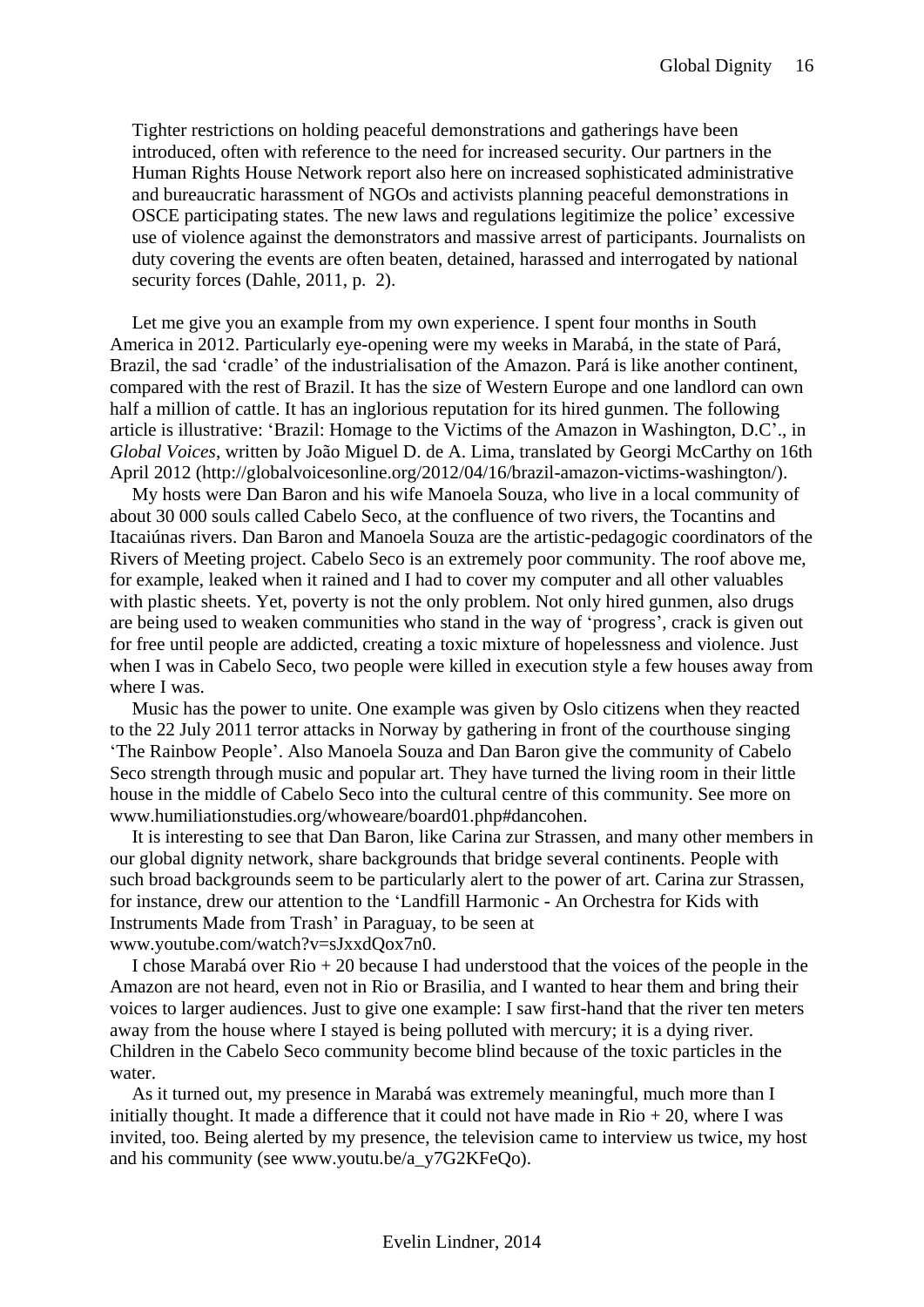Sadly, my worries about  $\text{Rio} + 20$  turned out to be warranted.  $\text{Rio} + 20$  provided much too little space for real transformation. Nnimmo Bassey, chairman of Friends of the Earth International, summarised the event as follows: 'Governmental positions have been hijacked by corporate interests linked to polluting industries'.

Pará is a lesson in predator economics, the Amazon is a frontier of raiding. The natural resources are being plundered and whoever stands in the way has to fear for their life. More than 1,500 Brazilians have been killed for trying to protect the Amazon rain forest over the past twenty-five years, and some 2,000 more have received death threats (see Comissão Pastoral da Terra, CPT, www.cptnacional.org.br). The brutality of this state-of-affairs in our world, clearly, is omnipresent on our planet; it is only more sharply visible at front-lines such as the Amazon. A consumer who revels in buying several cell phones, for example, usually spares herself the awareness that she uses up rare minerals that must be mined somewhere. The Amazon is one of the places where the mining is being done, and its ugliness and unsustainability is glaringly visible for those who refuse being complicit.

With respect to South America as a whole, the Paraguayan coup was illustrative: 'How Agribusiness, Landowning and Media Elite, and the U.S. Are Paving a Way for Regional Destabilization', writes Francesca Fiorentini on 4th July 2012 in Buenos Aires, see wartimes.org. Or, here is an example from the United States of America: 'The Scam Wall Street Learned From the Mafia', is an article that describes how America's biggest banks took part in a nationwide bid-rigging conspiracy and systematically stole from schools, hospitals, libraries and nursing homes (by Matt Taibbi in *Rolling Stone Politics*, rollingstone.com, 21st June 2012).

Nowadays, raiding is increasingly being facilitated by public policy. The above-mentioned Trans Pacific Partnership (TPP) happens at the highest international level. Similar trends can be observed at national and community levels as well. For instance, the same day I learned that the Brazilian Ministry of Culture no longer funds Living Culture projects committed to harnessing popular culture for the development of sustainable communities (as the project by Dan and Mano does) but only 'creative industry spectacles', I also heard that in Norway longterm services for drug addicts will receive less funding and that short-term interventions will be given priority. These are only a few of innumerable examples.

I see social cohesion being weakened qua policy wherever I go. Solidarity is made ever more difficult, solidarity that could be a force for more caring and dignifying ways of relating to each other and our planet. Linda Hartling commented on 11th August 2012: 'In some ways, I think predatory capitalism offers a form of psychological "crack" until individuals and corporations become addicted to predatory capitalism, which is insatiable and unsustainable'.

As it seems, we, the human family, have a responsibility to think deeper. French economist Frédéric Bastiat (1801–1850) said: 'When plunder becomes a way of life for a group of men living together in society, they create for themselves, in the course of time, a legal system that authorizes it and a moral code that glorifies it'. Psychologist Seymour Epstein is said to have authored the following reflection: 'There is a time for pessimism, that is, for considering worst-case scenarios in order to appropriately prepare for them. This does not mean one should not be hopeful, but only that one should be prepared for adverse outcomes rather than blithely assume that all will turn out well. Rather than being naively (indiscriminately) optimistic or pessimistic, it is better to be strategically optimistic and pessimistic'.

As remarked earlier, I posit that it is only global citizenship of dignity and care that can attenuate the security dilemma and open space for Gandhi's tenet 'There is no path to peace. Peace is the path'. And local commons are lost without suitable global frames.

A turnaround is possible; here is more good news: All identifications are fickle, except one. Sociologist Norbert Elias said it already in 1939: 'Only the highest level of integration, belonging to humanity, is permanent and inescapable' (Elias, 1991, pp. 226–7). Examples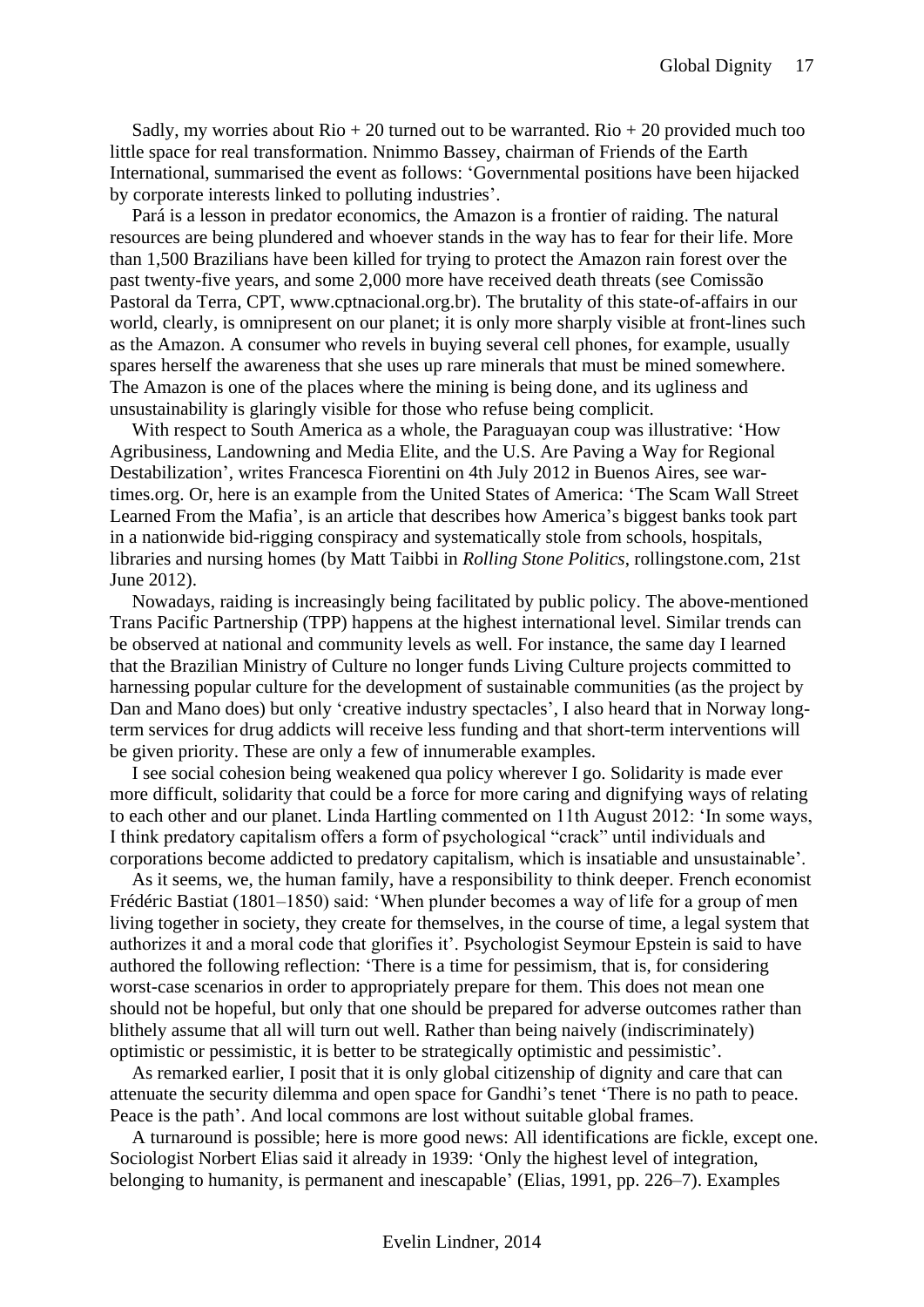from the Holocaust and the genocide in Rwanda show the force of this identification: some people protected potential victims at great personal risk because they saw them as 'fellow human beings' (Lindner, 2000). None other than philosopher and economist Amartya Sen singles out shared humanity as the most basic of shared identities (Sen, 2006).

Like me, Elias laments that too few understand the unique promise of global identification: 'But our ties to this all-embracing we-unit are so loose that very few people, it seems, are aware of them as social bonds' (Ibid.).

Hank Stone, to whom I referred to earlier, calls for *radical humility*. He calls on us to reclaim our positive future by setting aside the comforting certainties we grew up with, and to observe the world around us with innocent eyes:

- Because we can 'know' things that are not true, we must respect reason and the scientific method of observation and testable hypotheses.
- Because honest people can disagree, we must dialogue with people with differing ideas to find the truth.
- Because there are limits to what we can know, we must tolerate ambiguity.
- Because we share one Earth, we must cooperate with individuals, groups, humankind, and nature. (Hank Stone in *Radical Humility*, http://philebersole.wordpress.com/2013/03/12/one-page-on-radical-humility/)

Stone reminds us that we have the unique opportunity, not least through the Internet, to become nodes in the web of the world and make 'an idea whose time has come circle the world overnight'. We can make a new story, and new institutions for our positive future, 'because we get to choose the stories we believe'. We can honour 'the investment the universe has made in us when we humbly try to create a sustainable, just, and peaceful world'.

Stone asked me on 3rd April 2013 (in a personal communication): 'Do you have a message in the spirit of outreach to people who don't think your way? Our U.S. foreign policy of the moment seems to be taunting Iran and North Korea, as one might do to humiliate the other into precipitating a war, or something close enough to it to justify continuing high military spending. Have you arguments for people who think that way?'

What would you say? Perhaps the following summary of our analysis?

In old times, aristocrats humiliated each other's honour and then went to duel. One died, the other survived. This was the way of honour. Honour had to be preserved, even if at the price of one's life. Also wars were often conducted in a duel-like manner. Indeed, throughout the past millennia, arms races, fuelled by fear of humiliation and annihilation, often triggered the very war they aimed at avoiding. The security dilemma, as being described by international relations scholars, means that in a divided world there was virtually no escape from the motto 'If you want peace, prepare for war'.

Today, duels are forbidden in most societies, however, the spirit of *honour humiliation* lives on, particularly in international relations. And it even becomes more attractive as arms sales promise to be ever more profitable. As reported above, the international sales of conventional weapons have risen by 17 per cent in the period 2008–2012 as compared to the period 2003–2007 (SIPRI, 2013, www.sipri.org). In that situation, it cannot come as a surprise that many conclude that the script of 'one dies, the other survives', if ever it promised wealth for the winner, has increased its attraction multifold today. Usually, people who hold such might-is-right views justify them by alluding to the supposed 'killer ape' nature of human beings and warn that soft-hearted liberals will only reap what they deserve, namely extinction.

Yet, today, 'winning' is no longer as sure a 'winning strategy' as it once was. We live in novel historical times and there are two counterforces. First, global interconnectedness is a counterforce, and, second, human rights values of equality in dignity stand in the way.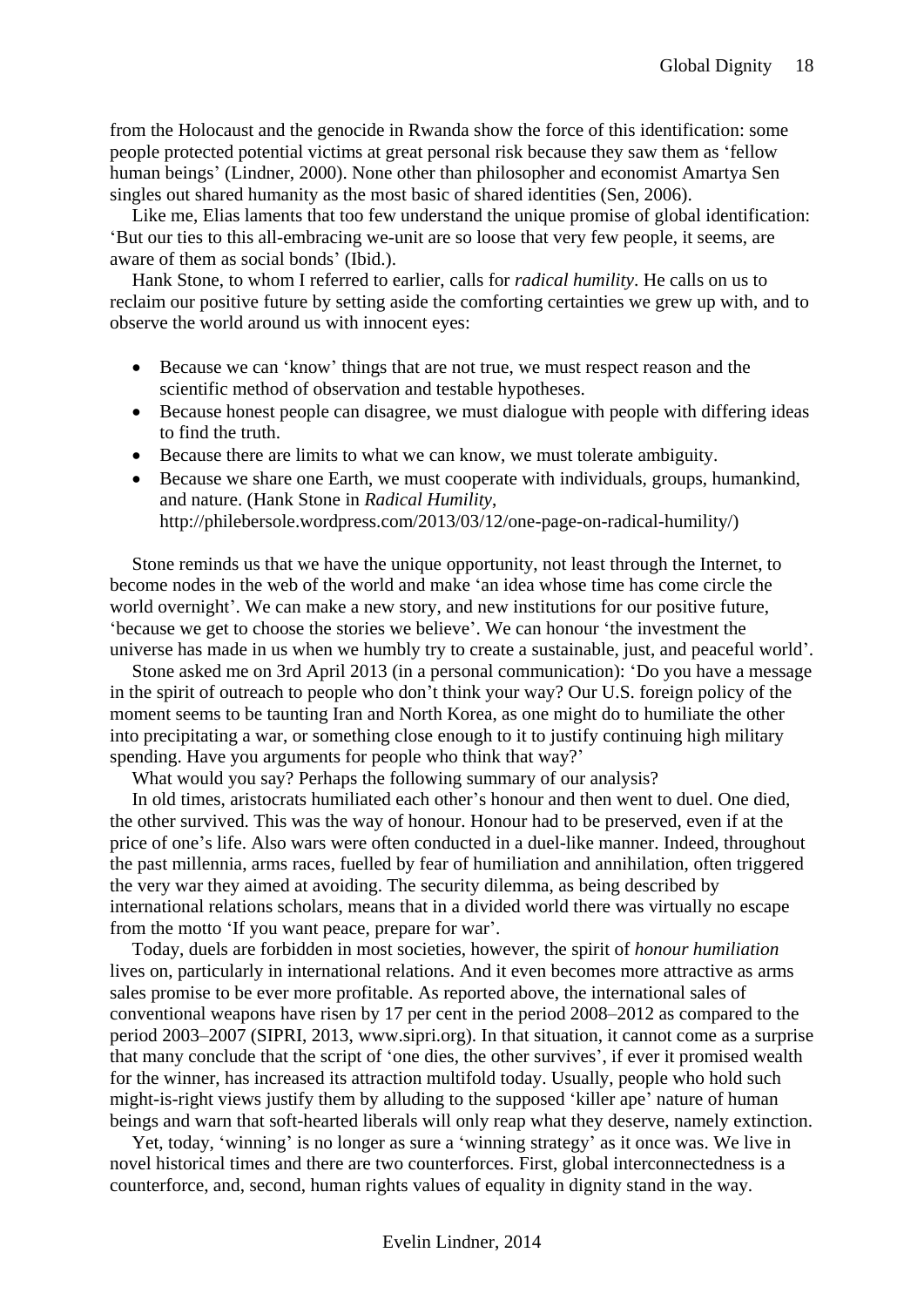As to the first point, traditional adaptations no longer fit when new connectedness and interdependence replace the traditional world of dependence-independence and dominationsubmission. As mentioned earlier, old *Realpolitik* is not new *Realpolitik*. If deadly cycles of humiliation could be suppressed with sheer force in the past, this is much less obvious in modern times. Remember the Danish cartoons. Remember cyber war. The world is now so interconnected and so vulnerable that a few aggrieved individuals can disrupt it in ways that were not imaginable before. In the past, the game of honour humiliation was played between a few aristocrats or diplomats on behalf of their masters; today the Internet draws the common citizen into this game. If leaders of movements or of nations, be it Al-Qaeda or Iran or North Korea, in their stand-off against 'the West', or Western leaders in their attempt to stay in top, create an arena for honour-humiliation scripts today, such aggrieved individuals may act out their fantasies of revenge in ways that make it irrelevant whether those leaders are only bluffing, and who has more weapons. Anders Behring Brevik, in Norway, for example, acted on fantasies of being a knight who rescues his people from unacceptable humiliation. Even if one believes that honour deserves to be paid for by life, or that profit from playing honour games is sweet, in a vulnerable interconnected world, inviting a broader public into games formerly played by a few elites, turns 'noble deaths' for a few into possible collective suicide. Games of honour humiliation, if they ever were meaningful, lose this meaning in a vulnerable interconnected world filled not only with ready-to-use weapons but also with easy-to-follow manuals for the construction of weapons of mass destruction. No fence around the gated communities for those who profit from such strategies in the short term can be high enough in the long term.

As to the second point, increasingly, a sense of what I call *dignity humiliation* is emerging all around the world. This means that not only is our world more interconnected, it is also in the process of losing its faith in the virtues of domination and submission. Article 1 of the Universal Declaration of Human Rights (UDHR) begins: 'All human beings are born free and equal in dignity and rights'. Humiliation was seen as a prosocial tool to humble underlings in the English language until 1757. From then onward, humiliation acquired the taste of being antisocial, *to humiliate* meant to mortify or to lower or to depress the dignity or self-respect of someone (Miller, 1993). Dignity humiliation is more intense, more painful, than honour humiliation. Dignity humiliation becomes particularly intense when human rights are preached with noble words that create high hopes, only to turn out as empty rhetoric. And the instrumentalisation of honour humiliation for profit and for new forms of domination—war on terror as excuse for undermining civil liberties, for example—is a particularly obscene form of dignity humiliation.

In conclusion, not only is it ethically preferable, it is also practically unavoidable, if humankind wishes to survive, to globalise the insight that the dominator model of society needs to transform into the partnership model, globally and locally.

#### <span id="page-18-0"></span>**Global unity in diversity**

The adoption of the Universal Declaration of Human Rights (UDHR) in 1948 was a great achievement for humankind. Article 1 begins: 'All human beings are born free and equal in dignity and rights'. Up to now, there has been a strong focus on freedom and rights. Not that this is unimportant. Yet, freedom, rights and dignity can slide into opposition. Dignity must guide the definition of freedom and rights. Therefore, in my view, the time has come to think more about dignity. What is important is a dignified world, both socially and ecologically, or what philosopher Avishai Margalit calls a *decent* world (Margalit, 1996). For Amartya Sen the 'ability to go without shame' is a basic capability (Sen, 1985; the *capabilities approach*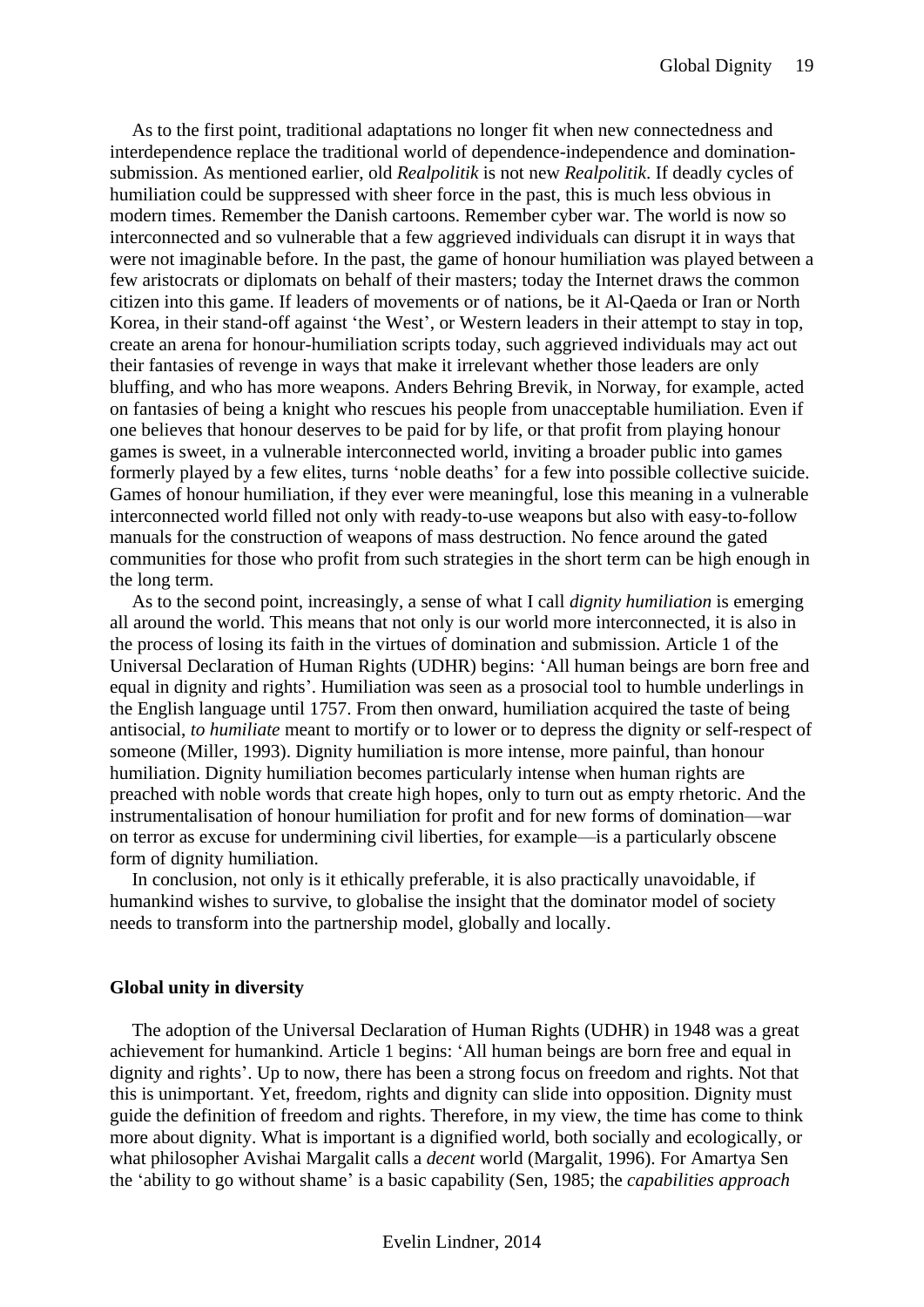was developed by philosopher Martha Nussbaum & Sen, 1993). Sen identifies freedom's constitutive and instrumental roles (Sen, 1999). Only when freedom is defined as a level playing field protected by appropriate frameworks can the common good for all be protected. A culture that defines liberty as unrestrained freedom, including freedom for dominators to make might right, tends to keep those dominators in power and dooms the broader masses to the role of exploited victims (Lindner, 2012a, p. 11).

My favourite motto is *unity in diversity*. Most people misunderstand this motto as a zero sum game. They think that more unity means less diversity, and vice versa. This misunderstanding stems from within the dominator model, because this is indeed what happens there. The strong-man at the top will portray unity as uniformity and will suppress diversity for the sake of uniformity. North Korea is a contemporary example. Dominators will treat diversity as dangerous division and take this as an excuse to impose uniformity. Dominators will exercise their 'right' to enforce uniformity, and they will call this uniformity unity. It is also true that diversity has the potential to destroy unity. This happens when diversity turns into division. A misunderstood concept of freedom can be the cause. When freedom is defined as limitlessness and is allowed to undermine unity, this can unleash destructive social division and ecological exploitation. Religious fundamentalism, supremacism, hubris of all sorts, while using the banner of freedom, tend to be divisive.

Norwegian philosopher Arne Næss developed the notion of the *depth of intention*, or the *depth of questioning*, or *deepness of answers*, 'our depth of intention improves only slowly over years of study. There is an abyss of depth in everything fundamental' (Naess, 1978, p. 143). If we follow Næss and enquire deeper, we understand that it would be a grave mistake to believe that unity's only and true meaning is uniformity and diversity's only and true meaning is division. The opposite is true, if we think through it: uniformity is not the same as unity, and, albeit diversity can be divisive, it must not necessarily be so. In my view, the misinterpretation of the concept of unity in diversity is among the saddest casualties of what I call the single largest 'master manipulation' ever perpetrated in human history, namely the introduction of the dominator model of society, with its *ranking* of worthiness, in contrast to *equality* in worthiness or equality in dignity (Lindner, 2009a, chapter 8). Unfortunately, the culture of ranked worthiness has characterised human history and affected most world regions since the onset of the *Neolithic Era.*

On my global path, I meet widespread fear that global unity will lead to the dissolving of diverse cultural identities into oppressive global uniformity. This fear stems from within the dominator mind-set and is blind to the fact that it is precisely the current lack of global unity that has produced global uniformity: not just the cities of our world today all look the same, *McDonaldization* is everywhere (Ritzer, 1993).

Let me ask: Are we not proud of the name *Homo sapiens* that we have given ourselves? Does not *sapiens* mean wise and knowledgeable? Is not creativity a core characteristic of our human species that we are proud of and cherish? Is not the diversity of cultural expressions a prime manifestation of human creativity? Should we not unite to protect this diversity? If we think through it, as soon as unity is grounded in our shared *sapientia humana*, it becomes a win-win game: more unity means more diversity. More unity means more attention to diversity and more cherishing and nurturing of diversity.

In sum, unity is *not* necessarily the same as oppressive uniformity, and diversity is *not* the same as unrestricted freedom for divisiveness. It needs competency in *nondualist* thinking to grasp that unity in diversity can be a synergistic win-win game. Nondualism means separation *and* connection; agreement *and* disagreement; one *and* two. With unity in diversity, both can grow if kept in mutual balance and magnified and celebrated simultaneously. Both can mature if we unite in acknowledging our shared humanity on a tiny planet, if we recognise our core assets, namely, the creativity manifested in our diversity. Unity is when we acknowledge our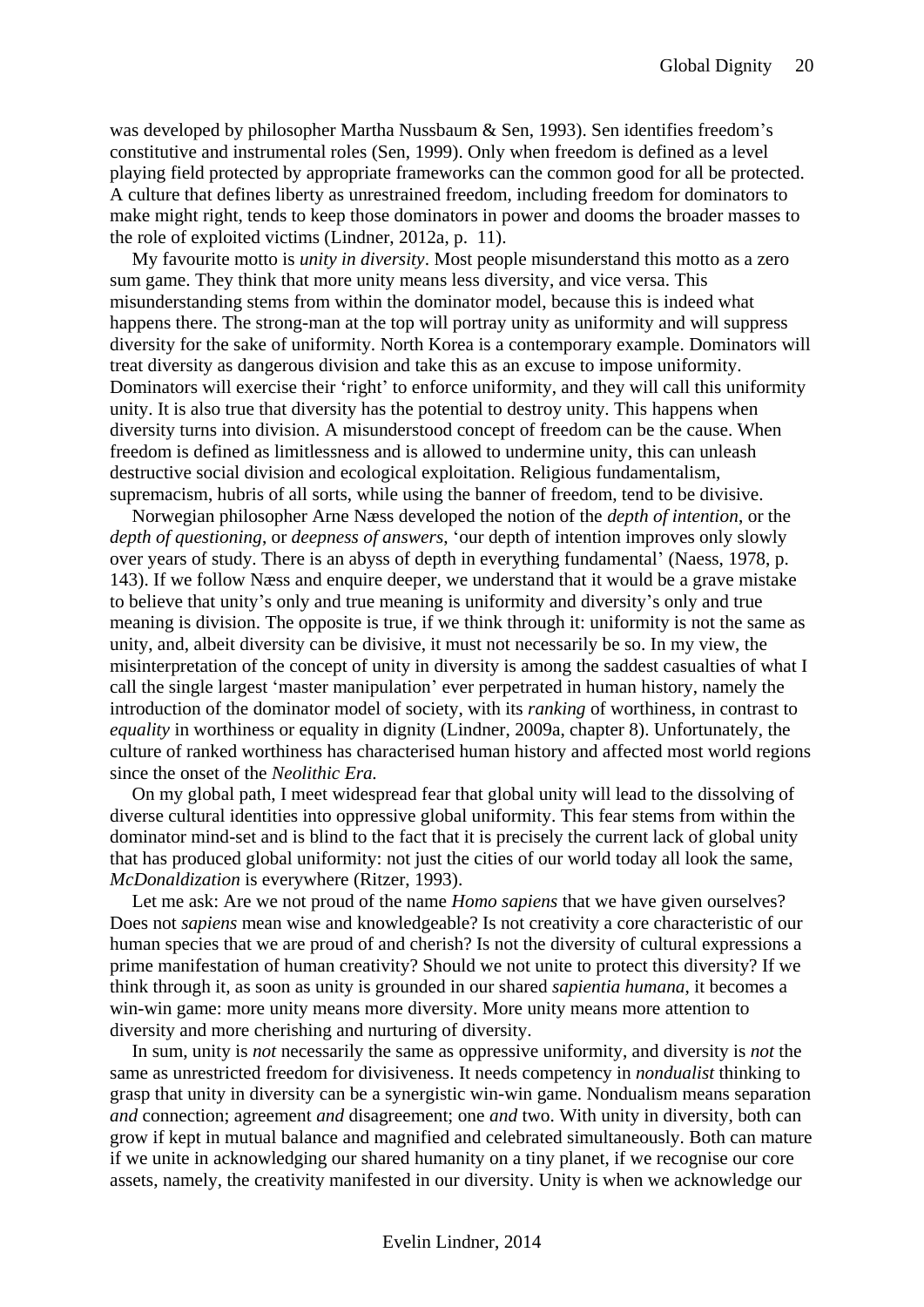shared humanity on a tiny planet; unity is when we respect that we all are equal in dignity; unity is when we understand that this dignity is enriched by the creativity manifested in our diversity; unity is when we draw on our diversity to create a sustainable future for our children on planet Earth. If nurtured by enough people, a unity-in-diversity identity that is global in scope can foster a global unity-in-diversity culture and co-create institutional frameworks to support it. Unity in diversity is the stark opposite of dissolving diverse cultural identities into global uniformity; it is the opposite of getting uprooted or homeless. It is the building of a more secure sense of home, a home of which we are joint stewards, a home of local diversity in global unity.

Unity in diversity can be operationalised by ways of *subsidiarity*. Subsidiarity means that local decision-making and local identities are retained to the greatest extent possible, while allowing for national, regional and even international decision-making when needed. The European Union uses the subsidiarity principle. Governance systems for large-scale environmental problems, for instance, can only be effective through the subsidiarity principle or *nesting principle* advocated by political economist Elinor Ostrom (Marshall, 2008).

Unity in diversity can also be operationalised by ways of nesting anthropologist Alan Page Fiske's basic relational models mentioned earlier. All of Fiske's universal forms of social relations need to be nested into new global superordinate institutional structures: Communal sharing must take precedence, with authority ranking, equality matching, and market pricing serving it. Incidentally, indigenous psychology can be of help here (see Sundararajan, 2012). Co-creating new global framings of communal sharing for our world, a new level of global cohesion —community game frames rather than Wall Street game frames—this is the single most important common superordinate goal and joint task for humankind to attend to at the present historical juncture.

Will this create social cohesion at a global level? Or is it inherently impossible? 'Multiculturalism has failed' is the verdict in some European societies. Psychologist John Berry explains that 'one difficulty in discussions of the meaning of multiculturalism, both in Canada and internationally, has been the simple equating of multiculturalism with cultural diversity' (Berry, 2013, p. 4). In Berry's view, the success of Canadian policies, in contrast to those in Europe, stems from the fact that Canada places joint value on cultural maintenance (the diversity element) and equitable participation (the intercultural element). 'The Canadian policy has always been more than just the recognition, promotion and celebration of cultural diversity; intercultural sharing, equity and inclusion have been seen as being essential elements in the policy' (Ibid.) In Berry's view cultural pluralism—many independent cultural communities in a society—is not enough; intercultural interaction and equitable participation in the larger society is needed. What is necessary is a move from *ethnicity multiculturalism* (with a focus on cultural diversity), to *equity multiculturalism* (focus on equitable participation), to *civic multiculturalism* (focus on society building and inclusiveness) and finally to *integrative multiculturalism* (focus on identification with the larger society) (Fleras, 2009).

Global social cohesion can be attained if we create the right conditions through global integrative multiculturalism as suggested by Fleras. Findings show that individuals have no problems in holding multiple and mutually compatible collective identities. Diversity and cohesion can go hand in hand. It is the context that makes the difference. An international study of immigrant youth found that national identity and ethnic identity go well together in 'settler societies' such as Australia, Canada, new Zealand and the USA, in contrast to societies such as France, Germany, Norway, Portugal and Sweden, where young immigrants feel they have to choose between possible identities (Berry, Phinney, Sam, & Vedder (Eds.) 2006). In other words, the relationship between individuals having dual identities (that is with one's heritage group and the national society) and social cohesion, depends on the way a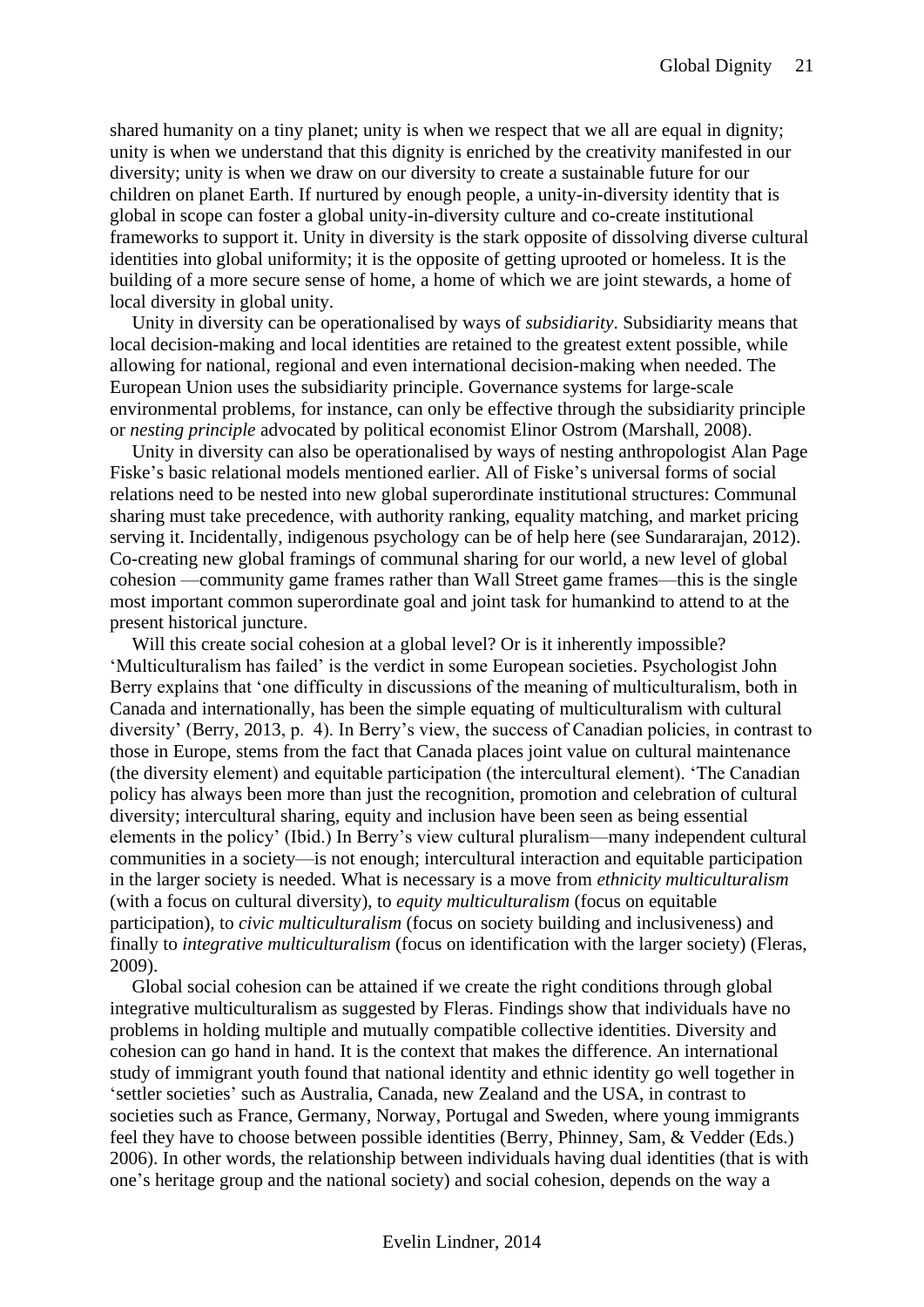society deals with cultural diversity. 'In societies that promote multiculturalism, these dual identities are secure and compatible, and do not undermine social cohesion. In contrast, in societies that are either new to dealing with cultural diversity, or where such diversity is not recognized or accommodated, there is a negative relationship' (Berry, 2013, p. 25).

A Scale of Global Identity has been developed by Salman Türken at the University of Oslo, together with Floyd Rudmin from the University of Tromsø, on the psychological aspects of globalisation. They found two clear orthogonal factors, one is 'cultural openness', and the other 'non-nationalism' (Türken & Rudmin, 2013).

Anthropologist and philosopher Benjamin Lee speaks of *critical internationalism* (Lee, 1995). The field of *indigenous psychology* is on a similar path (Sundararajan, 2012). It asks mainstream psychology to muster the self-reflexivity of competent multiculturalism to see itself in a new light, namely, as an indigenous psychology rooted in the historical and cultural context of Europe and North America (Gergen et al., 1996). The *view from nowhere* that natural sciences claim (Nagel, 1986) must transmute into *local views from somewhere*. A synergy of multiculturalism and internationalism can create bridges between one somewhere and another somewhere. Together, the local construction of meaning and global consciousness can use *multiple somewheres* to arrive at shared visions and goals (Taylor in Lowman, 2013, p. 52, 53). I call this *harvesting* from all world cultures (Lindner, 2007).

#### <span id="page-21-0"></span>**Global citizenship of dignity and care: a personal practice**

For almost forty years, I have 'tested' the hypothesis of whether it is possible to approach all human beings on this planet as my own family. I can attest that there is a profound human eagerness to connect, if met with respect. These are 'thick attractors', to use the language of *dynamical systems theory* (Coleman, Bui-Wrzosinska, & Nowak, 2008).

I understand that many people become fearful in a world that turns ever more unpredictable and confusing, or liquid, to use Bauman's above-mentioned term. Yet, I can attest that true global living provides the stark opposite of fear, namely a sense of security, trust and confidence. I am embedded in many cultures on all continents, far beyond the 'Western bubble', and this gives me great confidence. I was born into a displaced family, into an identity of 'here where we are, we are not at home, and there is no home for us to go to', and I have healed the pain of displacement by living as a global citizen (Lindner, 2012b). Our forefathers were continuously surprised by new discoveries and fearful of the unknown. They imagined that demons populated far-flung continents. It was taken to be true, for instance, that people with dog heads inhabited the Earth, so-called *cynocephaly*. Entire books were written on the question as to whether these dogheads had souls and were worth being Christianised. In contrast, I have the comforting lived experience of how small planet Earth is and how social human nature is. There are no dogheads around.

I am deeply connected to our environment at a planetary level. I am an avid learner, and the planet is my university. Therefore I am a co-founder of the World Dignity University initiative. With great delight, I listen to Indian educator Satish Kumar calling for a more holistic approach to education, connecting our hands, hearts and heads (TEDxWhitechapel, www.youtube.com/watch?v=VAz0bOtfVfE). Kumar acknowledges that the words *ecology* and *economy* come from the same Greek word: *oikos*, meaning *home*. Ecology is the study of our home and economy is its management. Kumar faults our education systems for the pervasive lack of a genuine understanding of nature, which is contributing to the gross mismanagement of our planet.

Kumar would have loved what we learned about the Lazy School at the Ngak' Nyau (Karen) village of Ban Nong Thao. Joni Odochaw and his family helped us better understand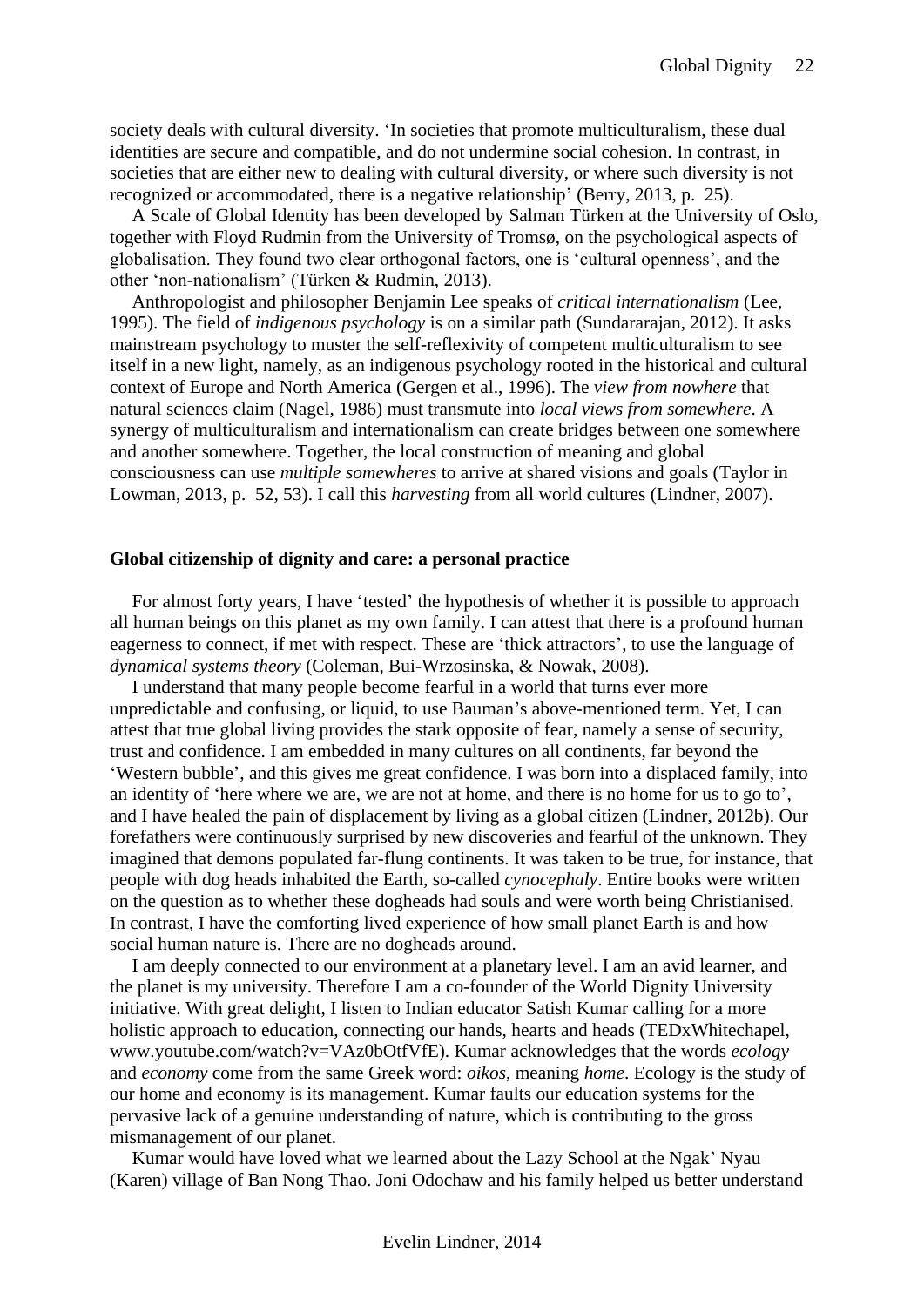the dilemma that education, TV, and the digital world can either be beneficial or destructive to sustainable ways of living. As Peter Dering, the first student of the Lazy School, formulated it on 13th March 2014: 'Our vision must be to expand community learning to include modern knowledge through technology, rather than lose community learning!'

After our visit, we sent the following 'Proclamation on Rural Resilience' to the United Nations:

The Millennium Development Goals have achieved many of their aims. Now we look to the future for the next period of sustainable development goals.

We miss an important perspective that we feel should be accounted for so that the spirit of sustainable development is in accordance with current thinking and includes all the peoples of the world.

As a result of two conferences focusing on dignity and humiliation, which included two field trips to the northern parts of Thailand, we urge to explicitly include rural communities within the future goals. We want to particularly highlight that indigenous peoples commonly live in rural communities and that they are neglected by the general thrust as it is now.

We call for a Sustainable Development Goal on Rural Resilience or Rural Renaissance. We strongly feel that indigenous peoples' values and skills with respect to nature are crucial for human survival on our planet. Indigenous peoples have the right to be seen and heard, and the world needs to listen and learn from them. It is critical to include the wisdom of women, men and children from these communities in goal setting and achievement. A transparent, open and inclusive process with indigenous, rural and marginalised groups is therefore urgently needed to work out the concrete details. Suggested areas to be focused on:

• Education:

Education systems need to be adapted to value and formally recognise experiential and indigenous wisdom, learning and knowledge. It is imperative that education systems be adapted to allow indigenous and rural people to maintain their cultural traditions and practices in harmony with their local environments. In developing and developed countries our world has become globally connected. Many local villages cannot function within the global village. Their cultures are being exterminated by the larger modern world. Many innovations carry a dilemma that requires more attention. Education, TV, media and digital facilities, for instance, can provide opportunities for better global cooperation to protect the diversity of indigenous cultures, or they can wipe it out.

• Economy:

Market forces and capitalism need to be mitigated to avoid that a modernist perspective from urban areas overwhelms and destroys what is of value in indigenous spaces. Ecological sustainability is enhanced by local production and consumption. Women, men and children need have the chance to be meaningfully included in making decisions that affect them and their localities. To allow this to be effective, capacity building and resource allocation need to be included into policy planning. People from businesses, NGOs and governments are called on to collaborate to build local capacities for people to voluntarily form entrepreneurial entities such as cooperatives, companies and NGOs without prohibitive costs or bureaucracy.

• Governance:

Most important is that governance in peripheral and rural regions is strengthened and capacity built so that indigenous and rural people are able to walk with two legs, we were told: One leg in modern society, and one leg in traditional, rural, indigenous societies with due respect for cultural aspects like minority languages, songs, stories, poetry, dress and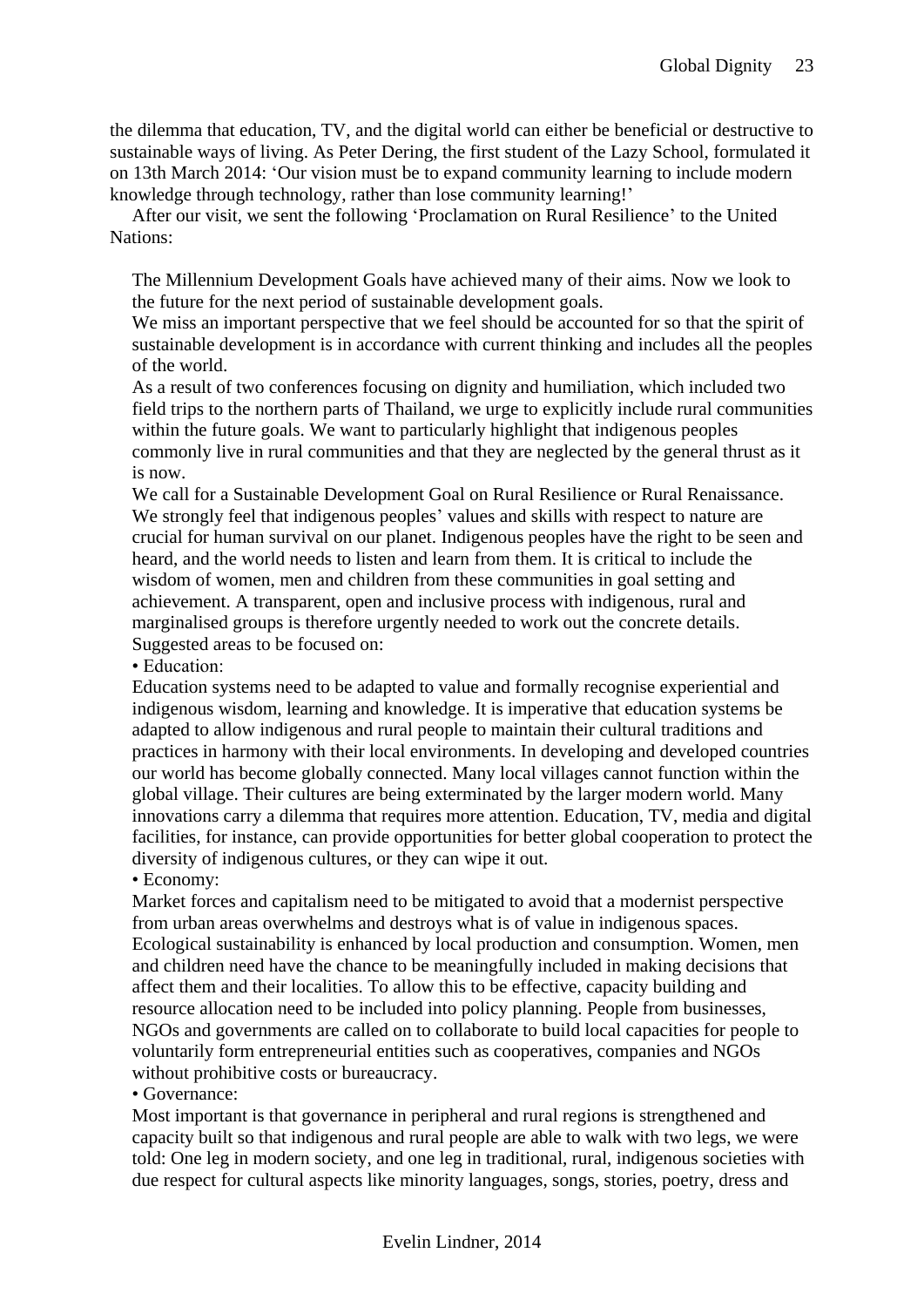other customs. Rural regions are vulnerable when atomised as small villages and communities are therefore in real need of support to form networks, agglomerations of villages and other structures that allow autonomy and self-supporting ways of being in governance and in service provision.

On behalf of the international participants of the 12th Urban Culture Forum, titled Arts and Social Outreach - Designs for Urban Dignity, at Chulalongkorn University, Bangkok, Thailand, 3rd - 4th March 2014, and the 23rd Annual Conference of the Human Dignity and Humiliation Studies network and the World Dignity University initiative, titled Returning Dignity, in Chiang Mai, Thailand, 8th-12th March 2014 Chiang Mai, Thailand, 14th March 2014, Sincerely, the Human Dignity and Humiliation Studies network (humiliationstudies.org) and World Dignity University initiative (worlddignityuniversity.org).

The goals of the Lazy School resonate with the Life University or Learning Institute For Everyone (LIFE) that Kjell Skyllstad shared on 11th March. The Inpang Community Network started out in 1987 with a group of village leaders in a number of villages in the Sakon Nakhon Province in Northeast Thailand:

In order to break the cycle of debt from cash-cropping, the farmers began to transform their farm landscapes from more costly, high-input, chemical dependent monocultures to diverse agroforestry systems that included rice for consumption as well as a wide variety of woody perennials. From a small group of twelve members, the Inpang network has grown to over 4000 members in five provinces in northeast Thailand, with linkages to many other farmer groups throughout Thailand. Inpang members grow hundreds of native woody perennial species as seedlings aimed at promoting the use of forest products from on-farm sources, rather than harvesting and collecting from the natural, protected forests in areas such as nearby Phuphan National Park

(www.apn-gcr.org/resources/archive/files/4442bc808a35003c1838c6793d0b2692.pdf).

The Learning Institute For Everyone informs as follows:

These days it seems people all over the country are facing problems concerning debt, family, and their very own livelihood. It is as though their community is about to fall apart; people are unable to solve the myriad of problems they are besieged with. Despite the above situation, we have discovered that there exist a good number of people who have been able to solve their debt and other problems by themselves. We have also come across many communities that have not collapsed; on the contrary, they are strong and able to support themselves. More than just a few are outstanding to the point that many people from all over the country and from abroad have made an effort to pay them a study visit (www.life.ac.th).

To come back to the earlier mentioned Paulo Freire from Brazil, one of his insights is that we need to recognise that education is ideological (ensinar exige reconhecer que a educação é ideológica) (Freire, 1996). In this spirit, Freire quotes 18 statements which reflect what peace linguist Francisco Gomes de Matos from Recife, Brazil, calls communicative dignity:

The instances of communicative humiliation pointed out by Paulo Freire can also be considered violations of the human right to cognitive dignity. Here are two dehumanising statements, mentioned by Freire: Você sabe com quem está falando? (You can't talk to me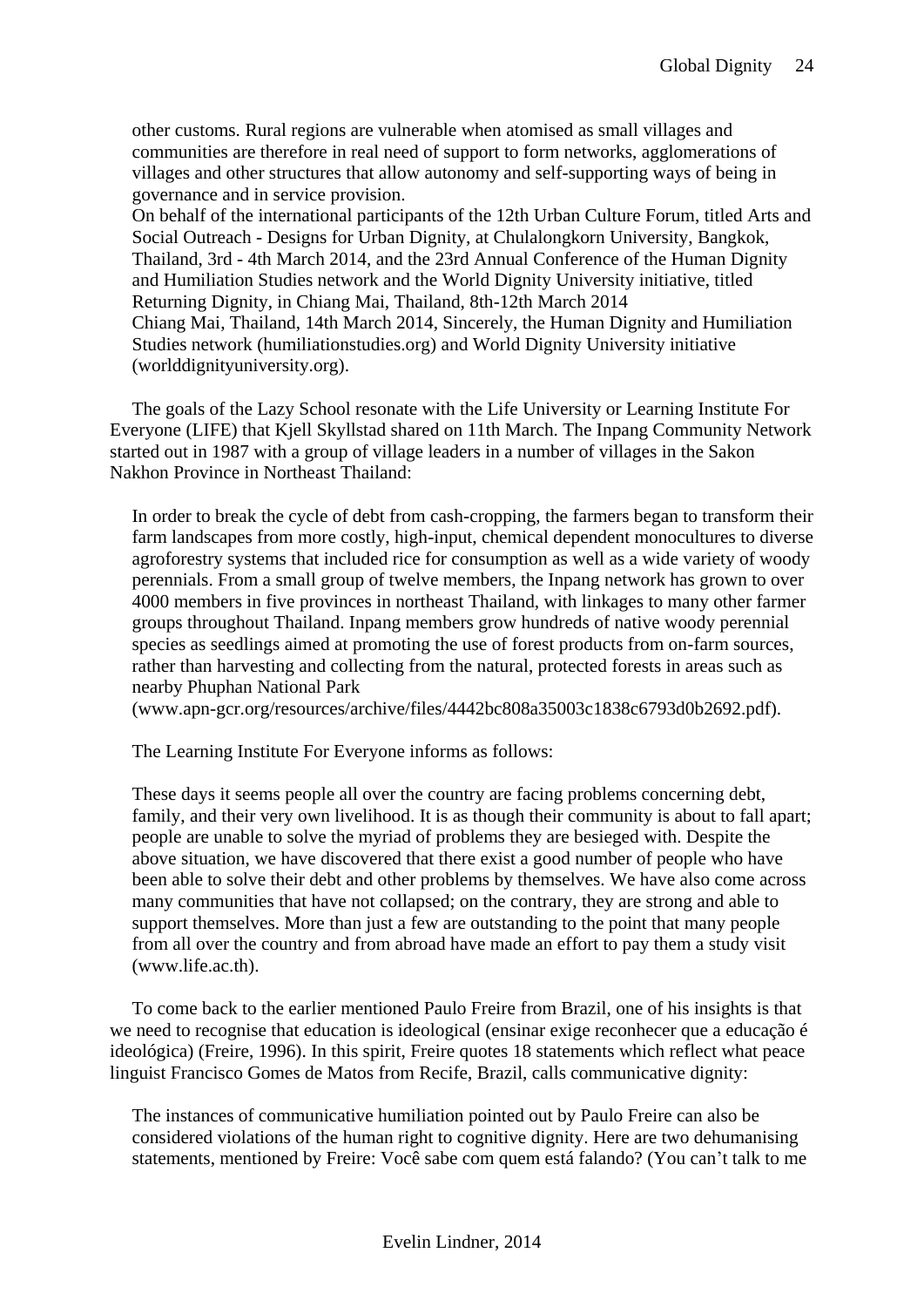like that! Do you know who I am? (implicit: how important I am?) Você não precisa pensar. Vote em fulano, que pensa por você! (When you vote, you don't have to think. Vote for candidate X, who will think for you!) Paulo Freire`s examples are revealing of the types of communicative humiliation to which people may be subjected. Although some of the statements may be said to originate in Brazilian culture, they may also be found in other cultural contexts, since they convey dehumanising, offensive attitudes. In short, Freire's work is also precursory to what is now called Peace Linguistics (learning to communicate for the good of all Humankind) (Peace linguist Francisco Gomes de Matos, in a personal message to Noam Chomsky, shared with Evelin Lindner, 30th April 2013).

The Human Dignity and Humiliation Studies (HumanDHS, www.humiliationstudies.org), of which I am the founding president, is a seedbed for a more dignified and dignifying global community (Lindner, Hartling, & Spalthoff, 2011). This effort has many aspects. For our annual conferences that we hold (since 2003), for instance, we have developed a *dignilogue* approach. We started out with the *open space* technology of Harrison Owen, 2009. Open space offers various roles to participants. The 'bumble-bees', for example, provide crosspollination by moving from flower to flower, while those who remain in place guarantee the continuity and stability needed for the conversations to flourish. Both roles are important for a successful process.

Likewise, the world needs both, people who stay and people who move. To invite everybody into *global family building* means taking the best from sedentary life and merge it with global life designs. At the moment, unfortunately, there is a lack of the latter. At the current historical juncture of global crises, we need more bridge builders, people who work as 'unifiers of diversity'. I am a global bumble bee. I engage in the cultural diffusion of the unity-in-diversity principle, and I strive to manifest it in every aspect of my life. I have no base of my own. The planet is my home, and the human family is my family. Wherever I go, I search for three gifts: (1) a loving context in a family home (this is the most important aspect for me; I avoid hotels, since they alienate me into a 'guest role' while I want to be 'family;' there is no need for me to 'be on my own' or 'undisturbed'), (2) a mattress (I work with my laptop on my knees, I avoid desks and chairs), (3) if possible, a reliable 24-hour online access (I am the web master of our HumanDHS website, and the nurturing of our work is done via email; I need to work through up to 250 emails per day; see more on www.humiliationstudies.org/whoweare/evelin.php). We invite our HumanDHS network members to declare their homes to be Dialogue Homes and these homes are also my homes (see www.humiliationstudies.org/intervention/dialoguehome.php).

*Sunflower identity* is the name I coined for my personal global unity-in-diversity identity (Lindner, 2012b). Through my global life, the core of my identity (the core of the sunflower, so to speak) is anchored in our shared humanity, not just in theory but in practice, and more securely than any human identity ever had the opportunity before. The reason is that the technological tools to reach the limits of our globe are now more advanced than ever. And, as mentioned above, my experience has shown me that it is psychologically perfectly feasible to relate to all human beings as fellow family members and that most people are able to respond in kind.

At the periphery of my identity (the nested petals of the sunflower, so to speak), it is profoundly enriching to find safety in learning to 'swim' in the flux of diversity rather than to 'cling' to fixed positions. The mastery of movement provides a greater sense of security than fortress walls. Rather than seeking safety in one particular local culture, what fulfils me, is safety through the building of loving relationships globally. It is a pleasure to continuously pendulate in the spirit of nondualism, to have a *protean self* (Lifton, 1993) and to be a *voyager*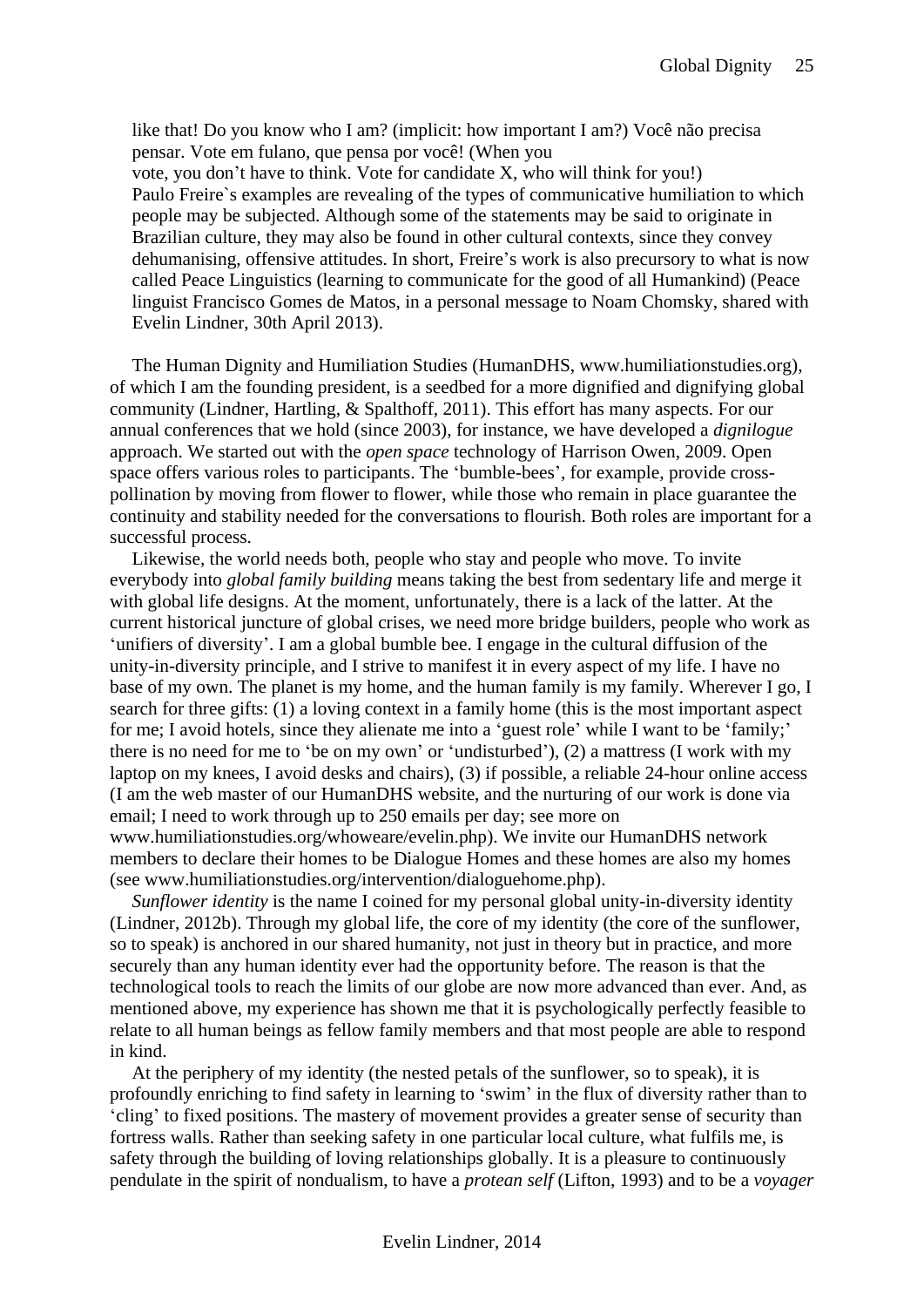(Matsumoto, Yoo, & LeRoux, 2005). A voyager uses the challenge of cultural diversity and intercultural conflicts for forging new relationships and new ideas, while *vindicators* vindicate their pre-existing ethnocentrism and stereotypes.

I call for the field of *intercultural communication* to expand toward *global interhuman communication* and to 'harvest' those elements from all world cultures that foster relationships of loving mutuality and respect for equality in dignity—be it from the African philosophy of *Ubuntu* or indigenous knowledge about consensus building (Lindner, 2007). 'Democracy', as it stands now, is too rigid, easily fostering confrontation rather than cooperation, and this, in turn, undermines sustainable consensus building. There are many alternative cultural practices and concepts around that merit further exploration if we want to improve democratic practices—from *ho'oponopono,* to *musyawarah, silahturahmi, asal ngumpul, palaver, shir, jirga, minga, dugnad,* to *sociocracy.*

Creativity will be central to building a sustainable future for the bio- and sociosphere of our human family. Art is a field that fosters creativity and can help shift paradigms. My life design represents a creative experiment for a future world culture of truly shared humanity and equality in dignity. I am a nurturer of a global family where everybody is invited to become a collaborative leader. I do so in practice, not just in theory. My life could be called 'a piece of social art', an artistic experiment in serving humankind as a paradigm-shifting agent.

Wherever I go on the planet, I meet people of means, people with privileges, be it that they were born into a citizenship that provided them with a passport that offers easy access to the rest of the world, or be it that they enjoyed a higher education, or that they accumulated material wealth. Even the most well-intentioned people of means tend to believe that their reality is normality for the majority of everybody else. They may have a theoretical idea that other people live under dramatically different circumstances, yet, they do not truly realise it. The widespread belief in a *just world* causes people to blame the victim and this intensifies this disconnect. As I see it, this disconnect endangers the survival of humankind on our planet more than anything else. Those who have the means to bring about deep systemic change are not sufficiently motivated to do so, whereas those who have the motivation lack the resources. Both, motivation and resources are being wasted. The world is full of misinvested wealth on one side—charity may make things worse rather than better—and disappointed motivation on the other side. Since it is the powerful who have more influence to shape the world, their narrow perspective is mirrored in the overall short-sightedness with respect to how we humans arrange our affairs on our planet.

To remedy this situation, it is not sufficient for the wealthy to take regular vacations in extensions of their own bubbles elsewhere on the planet, however far away. Traveling to the Cambodian killing fields to play golf on the nearby golf course does little to elicit deeper understanding. What is important particularly for those with access to resources, in my view, is to make an effort, at least once in one's life time, to seriously look beyond one's own bubble of living. Any school, any higher education institution, ought to have in their curriculum an adaptation of *Blood, Sweat and T-shirts*, a TV documentary series broadcast in 2008. Young British consumers aged between 20 and 24 lived and worked alongside Indian garment workers making clothes destined for sale in British high-street stores. The series was followed by *Blood, Sweat and Takeaways* in 2009, which addressed the food production in Asia, and *Blood, Sweat and Luxuries* in 2010, which targeted the production of luxury goods in Africa.

As mentioned earlier, the *contact hypothesis*, or the hope that mere contact will foster friendship, is not necessarily warranted. Contact can also create enmity. The aim of *global citizenship of dignity and care* would be more modest, namely to transcend the selfrighteousness that emanates from isolation and to create the first step to global dignity and care, namely humility.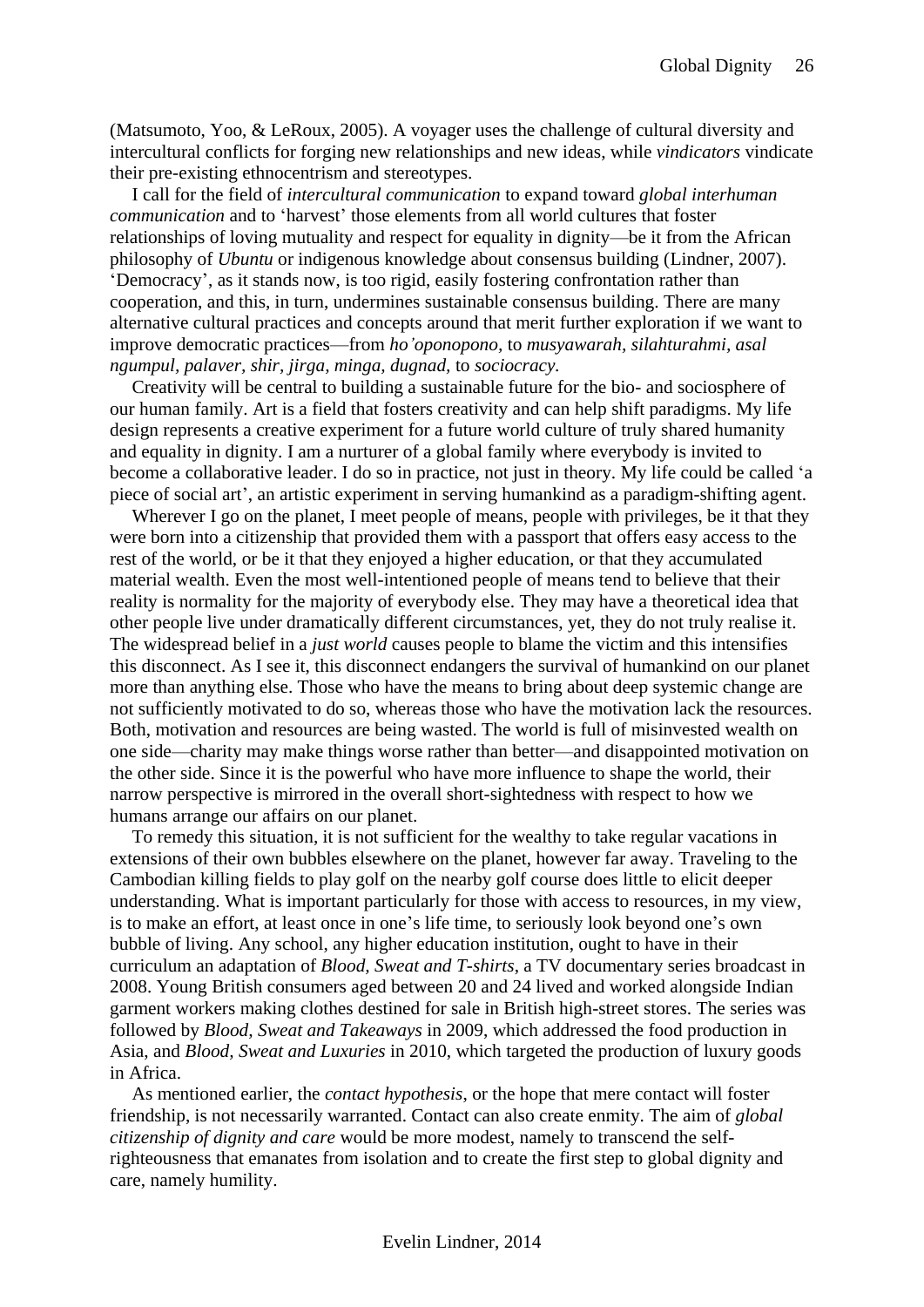#### <span id="page-26-0"></span>**What is needed?**

My question: Why is Thailand so willingly selling out its soul and its resources to unsustainable global strategies? Thailand has never been colonised, why now? I urge Thailand to draw on the wisdom of their traditional communities, and to lead the world toward a dignified and dignifying future. Today's local challenges are embedded into global systemic frameworks of humiliation and only a coordinated effort by the world community can solve this problem. Let your wise elders such as Joni Odochaw speak to the entire world. People like him are the most valuable resource that Thailand possesses, and the world is in need of this resource, in dire need to listen to voices of wisdom.

Whoever wishes to become a global citizen like me has to nurture a considerable amount of courage and curiosity. The radical realism of idealism is not for cowards. One needs to be able to stand in awe and wonderment before our world. One has to leave the Western shopping-mall Kindergarten bubble behind and discover the immense creativity and diversity to be found in the so-called poor regions of our world, be it its indigenous populations or its favelas. One needs exceptional patience, integrity and authenticity, together with a great amount of dignified humility. One needs to radically walk one's talk, while seeking safety in 'swimming' in the flow of life rather than 'clinging' to illusionary fixities. One needs to strive for a degree of humiliation awareness that is unprecedented, since misunderstandings can cause deep wounds of humiliation, and misunderstandings are much more likely to occur when people from different cultural backgrounds meet than when people with homogenous backgrounds get together: 'I clearly show you my respect!' may be easily misunderstood as 'He clearly shows me his disrespect!'

Last but not least, one needs neither hope nor optimism. What is needed is love. Not love merely as a feeling, but love as a decision, as a choice to always keep stretching out one's hand prepared for loving mutuality. As in Martin Nowak's notion of *supercooperators* (Nowak & Highfield, 2011), as in Gandhi's notion of *satyāgraha*, a term that is assembled from *agraha* (firmness/force) and *satya* (truth-love) (Lindner, 2010).

Here is an important human weakness to be aware of as we walk: I call it our human inclination for *voluntary self-humiliation* (Lindner, 2009a, chapter 8). Political scientist Robert Jervis explains how 'over the past decade or so, psychologists and political psychologists have come to see … that a sharp separation between cognition and affect is impossible and that a person who embodied pure rationality, undisturbed by emotion, would be a monster if she were not an impossibility' (Jervis, 2006, p. 643). Beliefs can be understood as feelings, as lived and embodied meaning (John Cromby, 2012). Here is the weakness that can trap us: Beliefs serve two goals, first, our reality testing and understanding of the world, and, second, our psychological and social need to live with ourselves and others. The problem here is that both can end up opposing each other, and this can lead to disastrous consequences. Our emotional desire for belonging and recognition may cause us to neglect responsible reality testing. For the sake of belonging, we may be satisfied with loose observations and superficial opinions and turn them into the firm justifications and staunch beliefs that our peers hold, as mistaken as they may be. We may create unnecessary conflicts, even catastrophic conflicts, while leaving necessary problems unaddressed. A glaring example for the potency of this trap, and why it is so important to be aware of it, is Thailand's neighbour Cambodia. Nicos Poulantzas (1936-1979), a Greco-French political sociologist in Paris, was one of Pol Pot's teachers. He was horrified when he saw what he had set in motion. He was so dismayed that he committed suicide (personal communication with Kevin Clements, August 21, 2007). Pol Pot had turned Poulantzas' academic reflections into rigid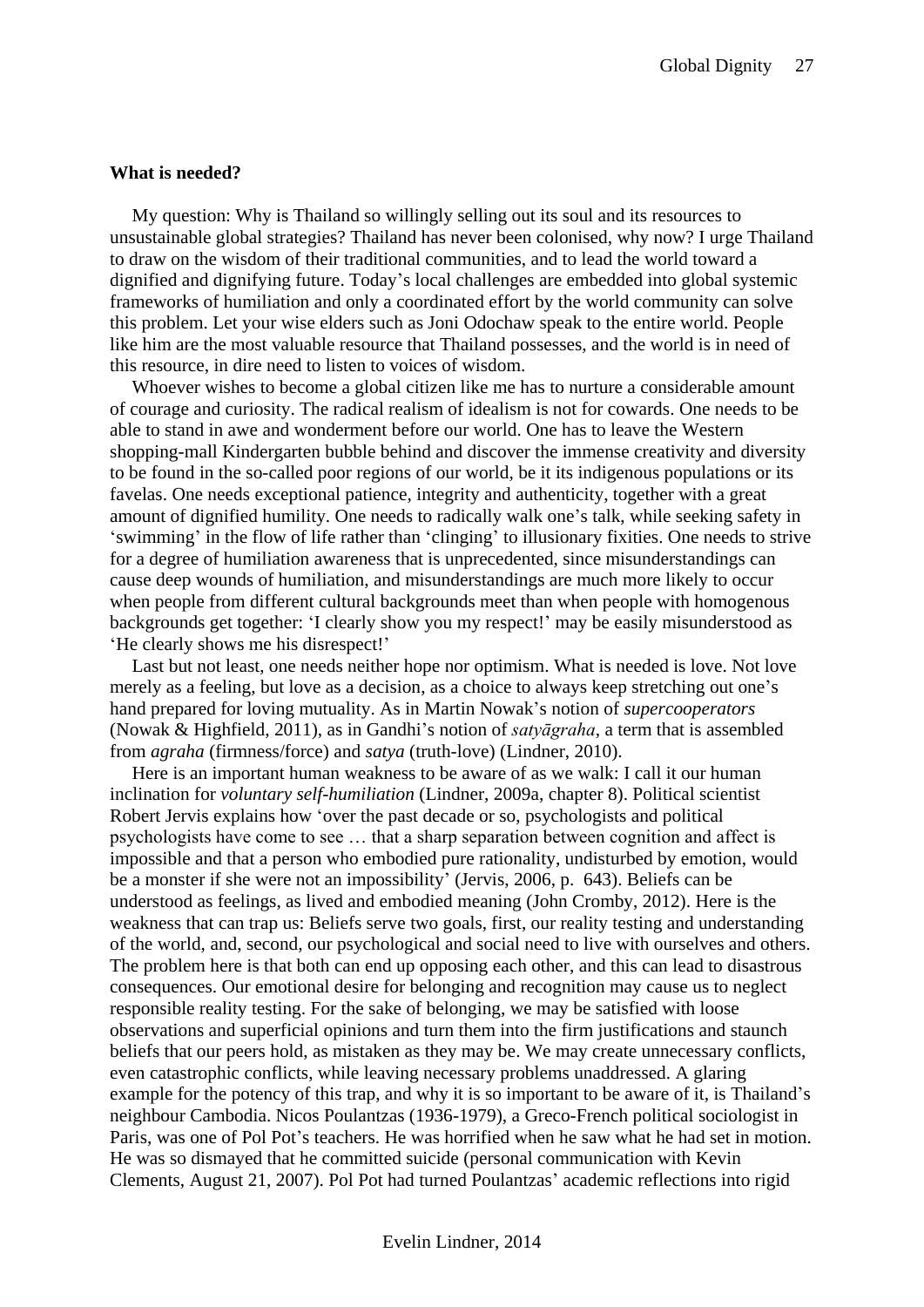ideology, ruthlessly implementing it in Cambodia, and in that way he created immense unnecessary suffering.

Radically new approaches to learning, the making of meaning and knowledge are required. The founder of the field of peace education, Betty Reardon, would have loved speaking with Joni Odochaw. These are her words: 'What we do know, we do not know in a way that serves our needs. So, we need to know in different ways, and we need to build new knowledge through new ways of knowing. The new knowledge is in the area of designing new realities, which is likely to be done by speculative and creative thinking that would be communally shared and reflected for common formulation that would be tested in a continual process of social invention' (Betty Reardon in a personal conversation, 6th July 2010, Melbu, Norway).

The world is the best university, the best arena for new approaches to meaning making. The reason is that 'disorienting dilemmas' are prime opportunities for learning: they unsettle fundamental beliefs and values and bring about transformation (Mezirow, 1991). Meeting people with different cultural backgrounds introduces such disorienting dilemmas. I sometimes choose to offer disorienting dilemmas from my side. I do that, for example, when I reply to the question 'Where are you from?' by saying 'I am a member of our human family, like you—I am from planet Earth, with all its diversity, which I cherish' (or something in this line). I introduce disorienting dilemmas to promote a new global dignity culture, and also the launch of the World Dignity University initiative answers this call.

I admit that it is not easy to become comfortable in the constant flow of Matsumoto's practice of being a voyager. It is a complex task to continuously balance unity in diversity, with unity encompassing all of humankind and its ecosphere. Yes, it is extremely fulfilling, and it heeds the window of opportunity that we, the human family, are being offered by history. A sense of inner coherence, belonging and meaning can be achieved by finding the level of fixity for which one has the emotional and intellectual resources and then stretching it.

As a trained medical doctor and psychologist, I see that the Western approach to healing is limited; focusing on the removal of symptoms is not enough (Lindner, 2000, Lindner, 2006). I work for prevention, for the healing of humankind's predicament through a transition toward meaning, synergy and balance, self-reflexive and self-reflective process, connectedness, wholeness and sharing.

I invest every minute of my life in nurturing a global movement of citizens who aim to build global institutional frameworks that end practices of humiliation and enable equality in dignity to flourish globally, which, in turn, will make it possible for local frameworks of equal dignity to thrive also. As reported earlier, so far, I observe that even the noblest local initiative falters after a while, namely, when it collides with global pressures.

My forty years of global experience show me that my vision of a future world culture of dignity is feasible. I can attest from personal hands-on practice that it is possible to overcome what divides us, and that we can side-step what forces us into uniformity. We can define ourselves as members of one single human family, a family who shares responsibility for our home planet with all its cultural and biological diversity.

I suggest that we all can benefit from trying global citizenship of dignity and care, be it by means of geographical or virtual travel. Theorist Kurt Lewin famously said that 'There is nothing so practical as a good theory'. After forty years of global experience, I suggest to complement this insight with another one: 'There is nothing so enlightening as a good practice'.

#### <span id="page-27-0"></span>**Reference List**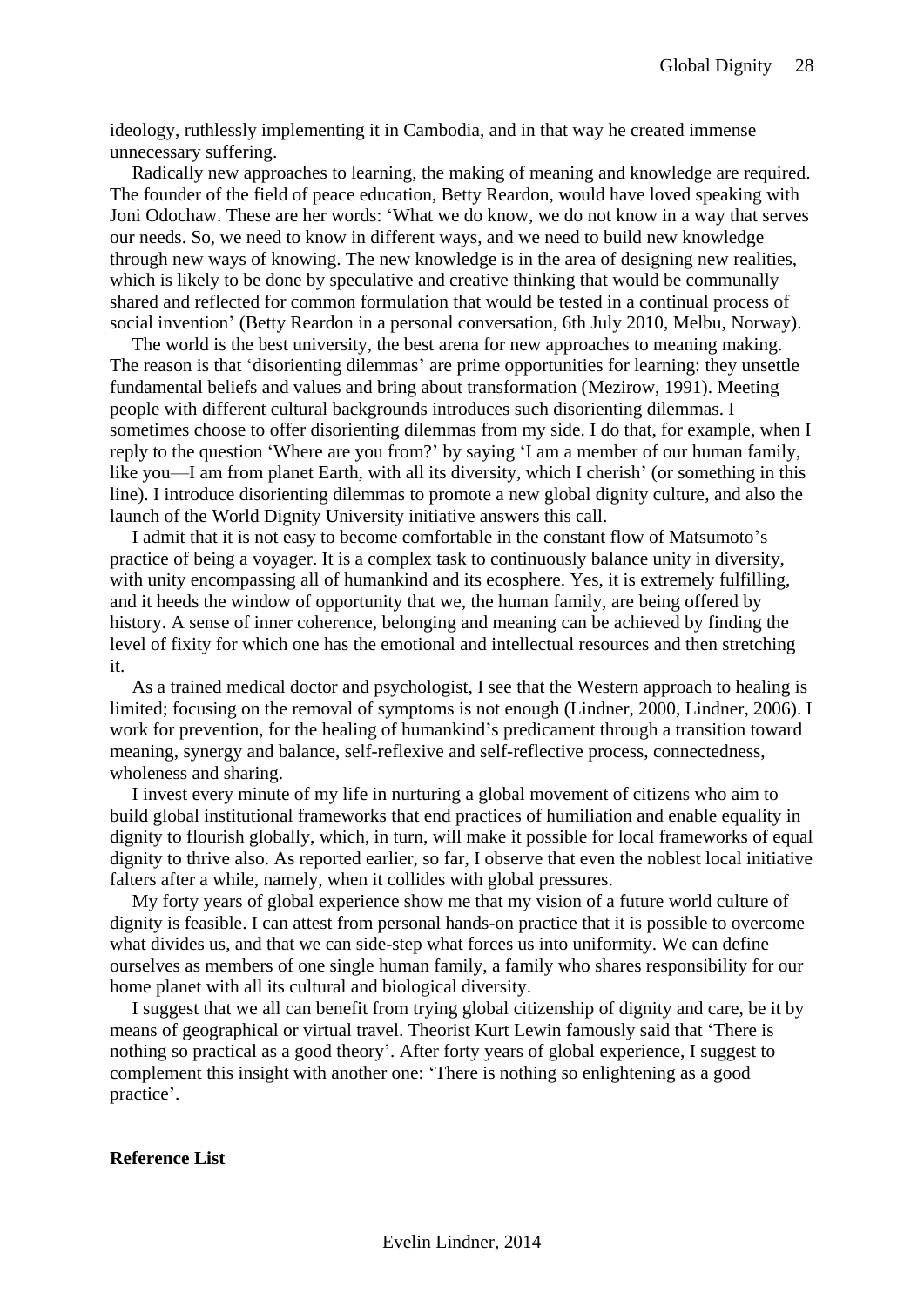- Allport, Gordon Willard (1954). *The Nature of Prejudice.* Reading, MA: Addison-Wesley.
- Alperovitz, Gar (2009). *The Long Term Norm of the Economy Is Great Instability and High Inequality.* Cambridge, MA: Presencing Institute, tc.presencing.com/sites/default/files/Interview\_Alperovitz\_0.pdf.
- Andersson, Gavin (2013). *Unbounded Organization: Embracing the Societal Enterprise.*  Pretoria: University of South Africa Press.
- Bauman, Zygmunt (2010). *44 letters from the liquid modern world*. Cambridge: Polity Press.
- Belenky, Mary Field, Bond, Lynne A., and Weinstock, Jacqueline S. (1997). *A Tradition That Has No Name: Nuturing the Development of People, Families, and Communities.* New York: Basic Books.
- Berry, John W. (2013). Research on Multiculturalism in Canada. In *International Journal of Intercultural Relations, Special Issue on Multiculturalism*In press.
- Berry, John W., Phinney, Jean S., Sam, David Lackland, and Vedder, Paul (Eds.) (2006). *Immigrant Youth in Cultural Transition: Acculturation, Identity and Adaptation Across National Contexts.* Mahwah, NJ: Lawrence Erlbaum Associates.
- Coleman, Peter T. (2000). Power and Conflict. In Deutsch, Morton and Coleman, Peter T. (Eds.), *The Handbook of Conflict Resolution: Theory and Practice.* (pp. 108-130) San Francisco, CA: Jossey-Bass.
- Coleman, Peter T., Bui-Wrzosinska, Lan, and Nowak, Andrzej (2008). *Toward a Dynamical Model of Power and Conflict.* Chicago, IL: Paper presented at the 21st Annual Conference of the International Association of Conflict Management, July, 2008, [www.tc.columbia.edu/i/a/document/9112\\_Toward.pdf.](http://www.tc.columbia.edu/i/a/document/9112_Toward.pdf)
- Cromby, John (2012). Beyond Belief. *Journal of Health Psychology*, published online 4 September 2012, 0 (0), pp. 1-15, doi: 10.1177/1359105312448866.
- Dahle, Maria (2008). *Human Rights Defenders - Do They Make a Difference?* Oslo, Norway: Presentation given at the Seminar "60th Anniversary of the Human Rights," at the Oslo Center for Peace and Human Rights, 24th November 2008, [www.oslocenter.no/en/2008/11/seminar-60th-anniversary-of-the-human-rights/,](http://www.oslocenter.no/en/2008/11/seminar-60th-anniversary-of-the-human-rights/) published at Human Dignity and Humiliation Studies, [www.humiliationstudies.org/documents/DahleUN60years24Nov2008.pdf.](http://www.humiliationstudies.org/documents/DahleUN60years24Nov2008.pdf)
- Dahle, Maria (2011). *Introduction to Working Session 3.* Warsaw, Poland: Introduction given on 27th September 2011 at the Human Dimension Implementation Meeting 2011, organised by the Office for Democratic Institutions and Human Rights (ODIHR) of the Organization for Security and Co-operation in Europe (OSCE), 26th September-7th October 2011, [www.osce.org/event/hdim\\_2011,](http://www.osce.org/event/hdim_2011) published at Human Dignity and Humiliation Studies, [www.humiliationstudies.org/documents/DahleOSCE27Sep2011.pdf.](http://www.humiliationstudies.org/documents/DahleOSCE27Sep2011.pdf)
- Eisler, Riane Tennenhaus (1987). *The Chalice and the Blade: Our History, Our Future.*  London: Unwin Hyman.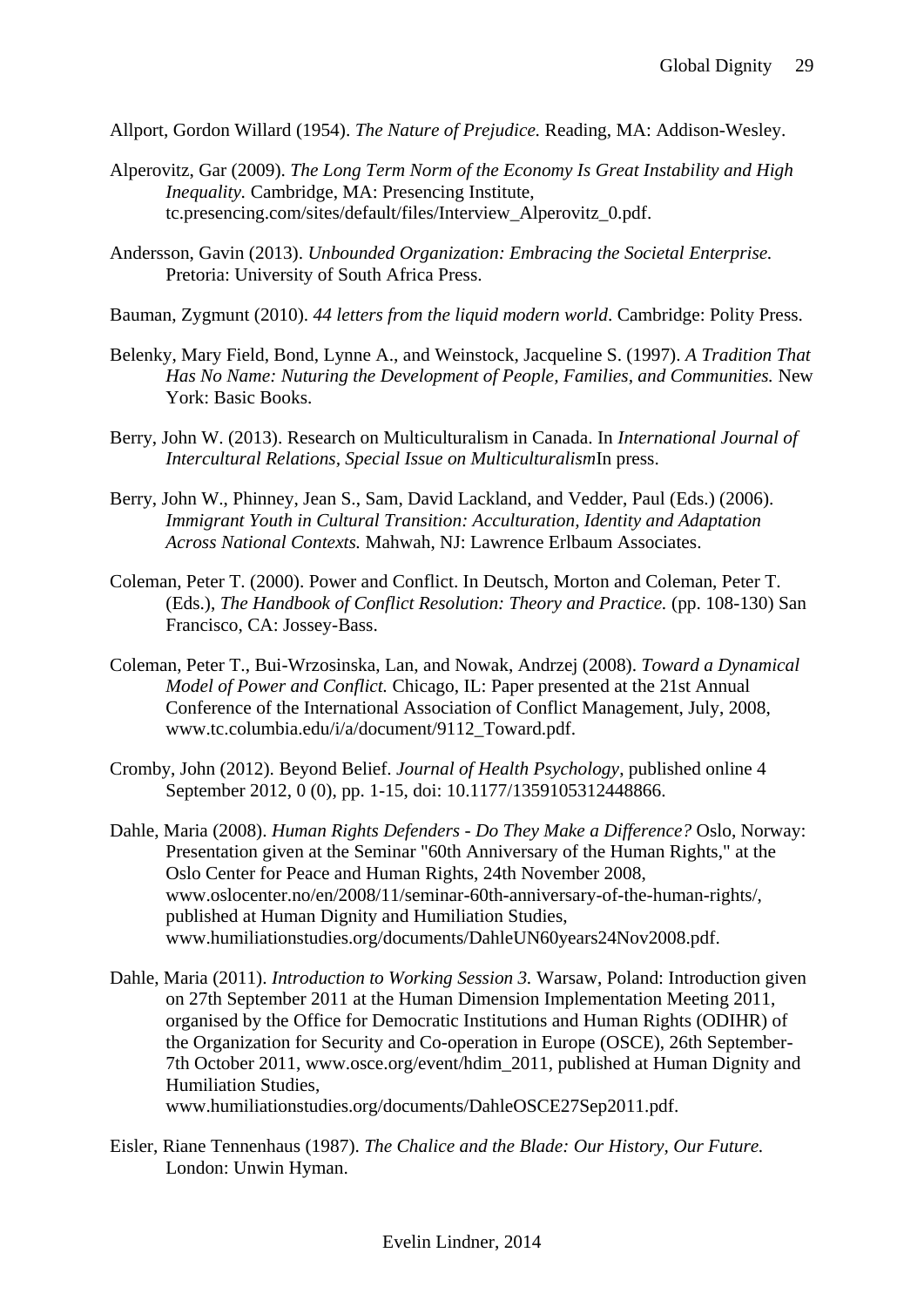- Elias, Norbert (1991). Changes in the We-I Balance. *The Society of Individuals.* Oxford: Blackwell, translated from the German original *Die Gesellschaft der Individuen*, 1939.
- Fiske, Alan Page (1991). *Structures of Social Life: The Four Elementary Forms of Human Relations - Communal Sharing, Authority Ranking, Equality Matching, Market Pricing.* New York: Free Press.
- Fleras, Augie (2009). *The Politics of Multiculturalism: Multicultural Governance in Comparative Perspective.* New York: Palgrave Macmillan.
- Freire, Paulo (1968). *Educação e Conscientização: Extencionismo Rural.* Cuernavaca, México: CIDOC/Cuaderno, no. 25.
- Freire, Paulo (1970). *Pedagogy of the Oppressed.* New York: Continuum.
- Freire, Paulo (1996). *Pedagogia Da Autonomia - Saberes Necessários à Prática Educativa.*  São Paulo, Brazil: Paz e Terra, [www.letras.ufmg.br/espanhol/pdf%5Cpedagogia\\_da\\_autonomia\\_-\\_paulofreire.pdf.](http://www.letras.ufmg.br/espanhol/pdf%5Cpedagogia_da_autonomia_-_paulofreire.pdf)
- Gergen, Kenneth J., Gulerce, Aydan, Lock, Andrew, and Misra, Girishwar (1996). Psychological Science in Cultural Context. In *American Psychologist, 51* (5), pp. 496- 503, doi: 10.1037//0003-066X.51.5.496.
- Habermas, Jürgen (1973). *Erkenntnis Und Interesse: Mit Einem Neuen Nachwort.* Frankfurt am Main, Germany: Suhrkamp.
- Hardin, Garrett James (1968). The Tragedy of the Commons. In *Science, 162*, pp. 1243-1248.
- Hartling, Linda M. and Luchetta, Tracy (1999). Humiliation: Assessing the Impact of Derision, Degradation, and Debasement. In *Journal of Primary Prevention, 19* (5), pp. 259-278.
- Herz, John H. (1950). Idealist Internationalism and the Security Dilemma. In *World Politics, II*, pp. 157-180.
- Hessel, Stéphane (2010). *Indignez-Vous!* Montpellier, France: Indigène éditions.
- Jervis, Robert (2006). Understanding Beliefs. In *Political Psychology, 27* (5), pp. 641-663.
- Kahneman, Daniel (2011). *Thinking, Fast and Slow.* New York: Farrar, Straus and Giroux.
- Lee, Benjamin (1995). Critical Internationalism. In *Public Culture, 7* (3), pp. 559-592.
- Lifton, Robert Jay (1993). *The Protean Self: Human Resilience in the Age of Fragmentation.*  Chicago: University of Chicago Press.
- Lindner, Evelin Gerda (2000). *The Psychology of Humiliation: Somalia, Rwanda / Burundi, and Hitler's Germany.* Oslo, Norway: University of Oslo, Department of Psychology, doctoral dissertation in psychology.
- Lindner, Evelin Gerda (2006). *Making Enemies: Humiliation and International Conflict.*  Westport, CT: Praeger Security International, Greenwood.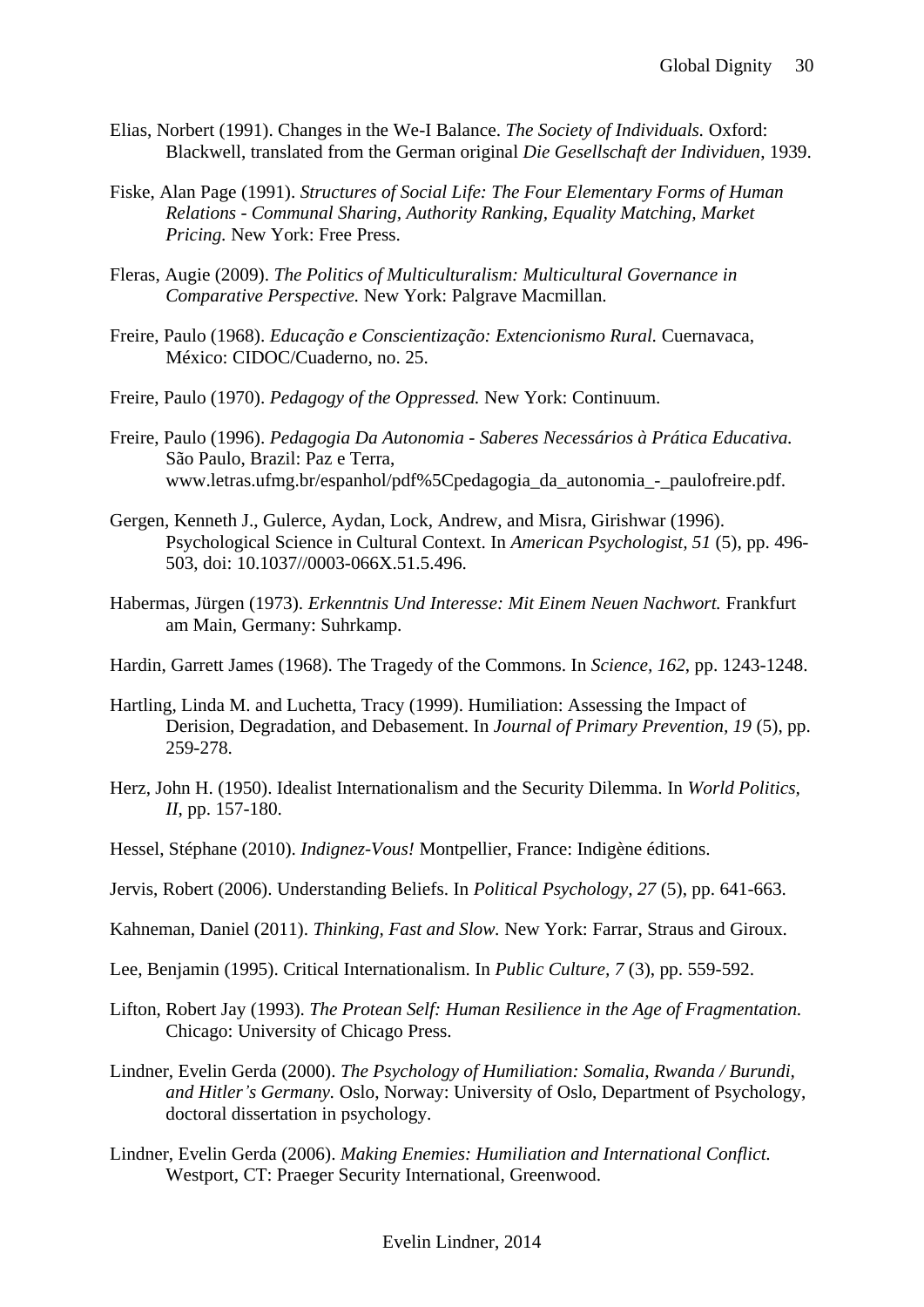- Lindner, Evelin Gerda (2007). Avoiding Humiliation From Intercultural Communication to Global Interhuman Communication. In *Journal of Intercultural Communication, SIETAR Japan, 10*, pp. 21-38.
- Lindner, Evelin Gerda (2009a). *Emotion and Conflict: How Human Rights Can Dignify Emotion and Help Us Wage Good Conflict.* Westport, CT: Praeger.

Lindner, Evelin Gerda (2009b). Why There Can Be No Conflict Resolution As Long As People Are Being Humiliated. In *International Review of Education, 55* (May 2-3, Special Issue on Education for Reconciliation and Conflict Resolution), pp. 157-184, doi: 10.1007/s11159-008-9125-9, published OnlineFirst December 27, 2008, at [www.springerlink.com/content/bg5g32x832152953/?p=61dc6cf755b1443c83e89d492](http://www.springerlink.com/content/bg5g32x832152953/?p=61dc6cf755b1443c83e89d49221b3e7a&pi=1)  $21b3e7a\π=1$ , including the short version of Finn Tschudi's response and Evelin Lindner's rejoinder; long version at humiliationstudies.org/documents/evelin/ReconciliationforBirgitFinnEvelinlongintervi ew.pdf.

- Lindner, Evelin Gerda (2010). *Gender, Humiliation, and Global Security: Dignifying Relationships From Love, Sex, and Parenthood to World Affairs.* Santa Barbara, CA: Praeger, ABC-CLIO.
- Lindner, Evelin Gerda (2012a). *A Dignity Economy: Creating an Economy Which Serves Human Dignity and Preserves Our Planet.* Lake Oswego, OR: World Dignity University Press.
- Lindner, Evelin Gerda (2012b). Fostering Global Citizenship. In Deutsch, Morton and Coleman, Peter T. (Eds.), *The Psychological Components of Sustainable Peace.* (pp. 283-298) New York: Springer.
- Lindner, Evelin Gerda, Hartling, Linda M., and Spalthoff, Ulrich (2011). Human Dignity and Humiliation Studies: A Global Network Advancing Dignity Through Dialogue. In *Policy Futures in Education, 9* (1, Special Issue: The Council of Europe's *White Paper on Intercultural Dialogue*), pp. 66-73, [www.wwwords.co.uk/PFIE.](http://www.wwwords.co.uk/PFIE)
- Lowman, Rodney L. (2013). *Internationalizing Multiculturalism: Expanding Professional Competencies in a Globalized World.* Washington: American Psychological Association.
- Malikhao, Patchanee (2011). *Sex in the Village: Culture, Religion and HIV/AIDS in Thailand.*  Penang, Malaysia, Chiang Mai, Thailand: Southbound and Silkworm Publishers.
- Margalit, Avishai (1996). *The Decent Society.* Cambridge, MA: Harvard University Press.
- Marshall, Graham R. (2008). Nesting, Subsidiarity, and Community-Based Environmental Governance Beyond the Local Level. In *International Journal of the Commons, 2* (1), pp. 75-97, [www.thecommonsjournal.org.](http://www.thecommonsjournal.org/)
- Matsumoto, David Ricky, Yoo, Hee Seung, and LeRoux, Jeffery A. (2005). Emotion and Intercultural Communication. In Kotthoff, Helga and Spencer-Oatley, Helen (Eds.), *Handbook of Applied Linguistics, Volume 7: Intercultural Communication.* The Hague, The Netherlands: Mouton de Gruyter.